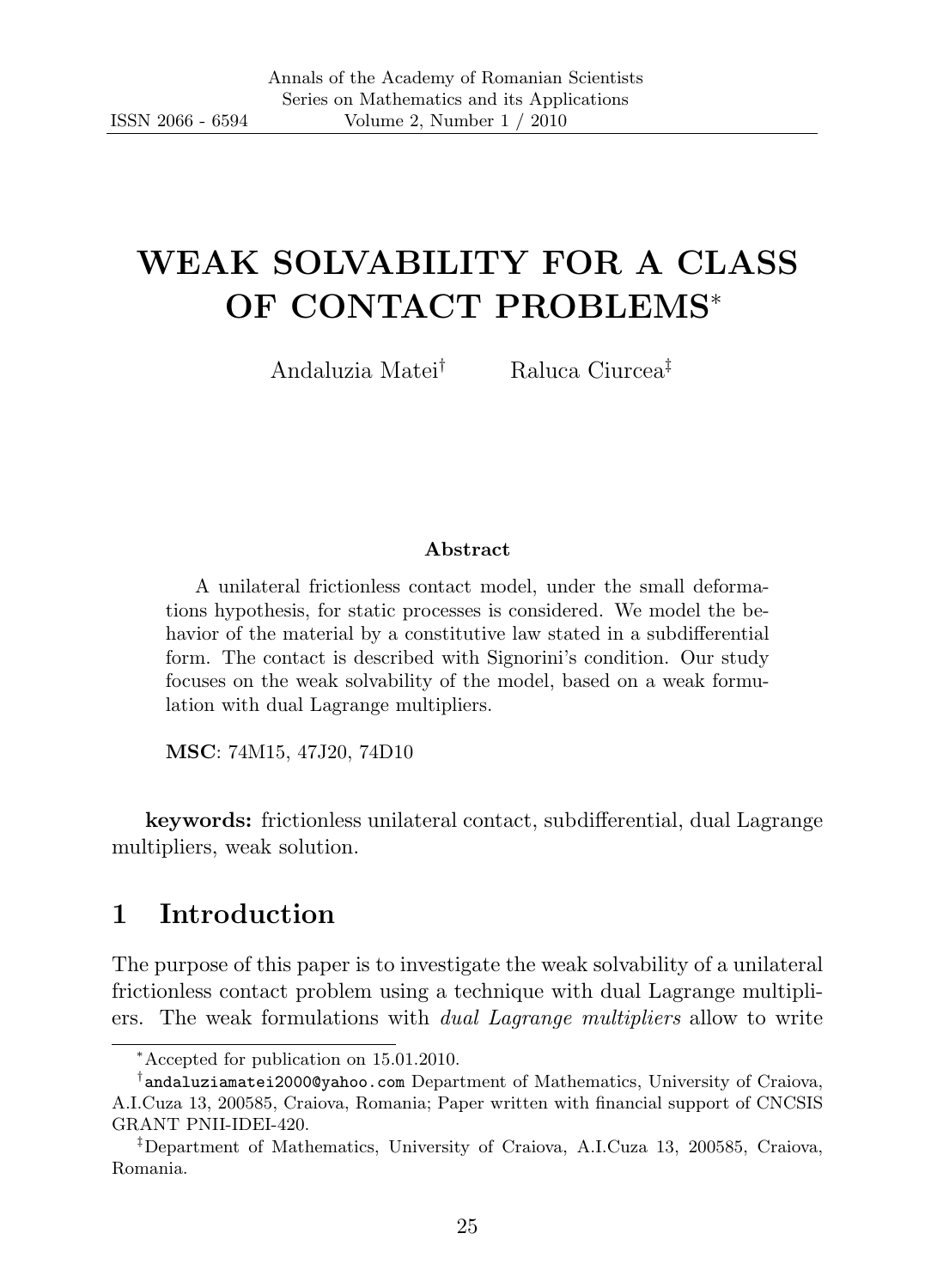efficient algorithms in order to approximate the weak solutions; see for example [6, 7, 8, 9] where contact problems involving linearly elastic materials were considered. An investigation of the weak solvability via dual Lagrange multipliers for a class of elasto-piezoelectric or viscoplastic contact problems, can be found in [6, 12, 13, 17].

In the present work, the behavior of the materials is described by using the subdifferential of a proper, convex, lower semicontinuous functional and the contact is modelled with Signorini's condition with zero gap. The results extend and improve the results obtained in the recent paper [13], where a unilateral frictionless contact model for nonlinearly elastic materials is analyzed.

Our investigation requires a background of convex analysis, functional analysis, variational calculus, mechanics of solids and contact mechanics; the reader can consult [3, 4, 5, 11, 14, 15, 16, 18].

The rest of the paper is structured as follows. In Section 2 we indicate some notation and preliminaries. In Section 3 we state the mechanical model and its weak formulation via dual Lagrange multipliers. In Section 4 we deliver two abstract results. These abstract results will be applied in Section 5 in order to prove the weak solvability of the considered model.

# 2 Notation and preliminaries

Let us denote by  $S^3$  the space of second order symmetric tensors on  $R^3$ . Every field in  $R^3$  or  $S^3$  will be typeset in boldface. By  $\cdot$  and  $|\cdot|$  we will denote the inner product and the Euclidean norm on  $R^3$  and  $S^3$ , respectively. Thus,

$$
\mathbf{u} \cdot \mathbf{v} = u_i v_i, \ |\mathbf{v}| = (\mathbf{v} \cdot \mathbf{v})^{1/2}, \ \mathbf{u}, \mathbf{v} \in R^3,
$$
  

$$
\boldsymbol{\sigma} \cdot \boldsymbol{\tau} = \sigma_{ij} \tau_{ij}, \ |\boldsymbol{\tau}| = (\boldsymbol{\tau} \cdot \boldsymbol{\tau})^{1/2}, \ \boldsymbol{\sigma}, \boldsymbol{\tau} \in S^3.
$$

Here and below, the indices i and j run between 1 and 3 and the summation convention over repeated indices is adopted.

Let  $\Omega \subset \mathbb{R}^3$  be a bounded domain. We introduce the following functional spaces on  $\Omega$ .

$$
H = \{ \mathbf{u} = (u_i) \mid u_i \in L^2(\Omega) \}, \quad \mathcal{H} = \{ \mathbf{\sigma} = (\sigma_{ij}) \mid \sigma_{ij} = \sigma_{ji} \in L^2(\Omega) \},
$$
  
\n
$$
H_1 = \{ \mathbf{u} \in H \mid \mathbf{\varepsilon}(\mathbf{u}) \in \mathcal{H} \}, \quad \mathcal{H}_1 = \{ \mathbf{\sigma} \in \mathcal{H} \mid Div \, \mathbf{\sigma} \in H \}
$$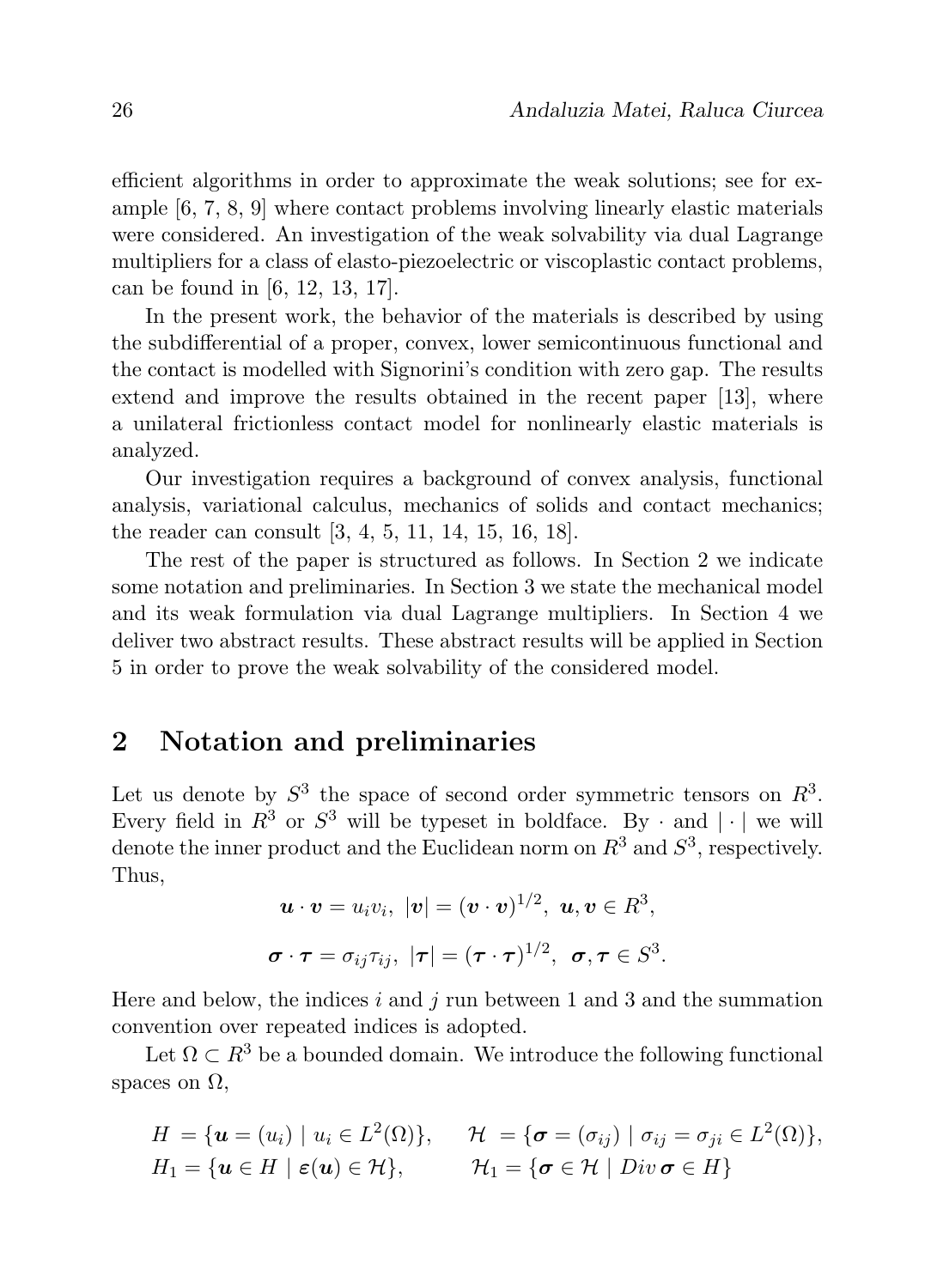where

$$
\varepsilon(\boldsymbol{u}) = (\varepsilon_{ij}(\boldsymbol{u})), \quad \varepsilon_{ij}(\boldsymbol{u}) = \frac{1}{2}(u_{i,j} + u_{j,i}), \quad Div \boldsymbol{\sigma} = (\sigma_{ij,j}).
$$

The index that follows a comma indicates a partial derivative with respect to the corresponding component of the independent variable. The spaces  $H$ ,  $\mathcal{H}, H_1$  and  $\mathcal{H}_1$  are real Hilbert spaces endowed with the inner products,

$$
(\boldsymbol{u},\boldsymbol{v})_H = \int_{\Omega} u_i v_i \, dx, \qquad (\boldsymbol{u},\boldsymbol{v})_{H_1} = (\boldsymbol{u},\boldsymbol{v})_H + (\varepsilon(\boldsymbol{u}),\varepsilon(\boldsymbol{v}))_{\mathcal{H}},
$$

$$
(\boldsymbol{\sigma},\boldsymbol{\tau})_{\mathcal{H}} = \int_{\Omega} \sigma_{ij} \tau_{ij} \, dx, \quad (\boldsymbol{\sigma},\boldsymbol{\tau})_{\mathcal{H}_1} = (\boldsymbol{\sigma},\boldsymbol{\tau})_{\mathcal{H}} + (Div \boldsymbol{\sigma}, Div \boldsymbol{\tau})_H.
$$

The associated norms on the spaces H,  $H$ ,  $H_1$  and  $H_1$  are denoted by  $\|\cdot\|_H$ ,  $\|\cdot\|_{\mathcal{H}},\|\cdot\|_{H_1}$  and  $\|\cdot\|_{\mathcal{H}_1}$ , respectively.

We assume that the boundary of  $\Omega$ , denoted by  $\Gamma$ , is Lipschitz continuous. We denote by  $\nu$  the unit outward normal vector on the boundary, defined almost everywhere.

Let us denote by  $\gamma$  the Sobolev trace operator,

$$
\boldsymbol{\gamma}:H_1\to L^2(\Gamma)^3,
$$

and by  $H_{\Gamma}$ , the image of  $H_1$  by  $\gamma$ , i.e.,  $H_{\Gamma} = \gamma(H_1)$ . We recall that  $\gamma$  is a linear, continuous and compact operator. Moreover, it is known that the space  $H_{\Gamma}$  is a Hilbert space. In addition, we recall that there exists a linear and continuous operator Z,

$$
Z: H_{\Gamma} \to H_1,
$$

such that

$$
\gamma(Z(\zeta)) = \zeta \qquad \forall \zeta \in H_{\Gamma}.\tag{1}
$$

The operator Z is called the inverse to the right of the operator  $\gamma$ . We consider the Hilbert space

$$
V = \{ \mathbf{v} \in H_1 \mid \boldsymbol{\gamma} \mathbf{v} = \mathbf{0} \text{ a.e. on } \Gamma_1 \}. \tag{2}
$$

We underline that

$$
\gamma(Z(\gamma v)) = \gamma v \quad \forall v \in V.
$$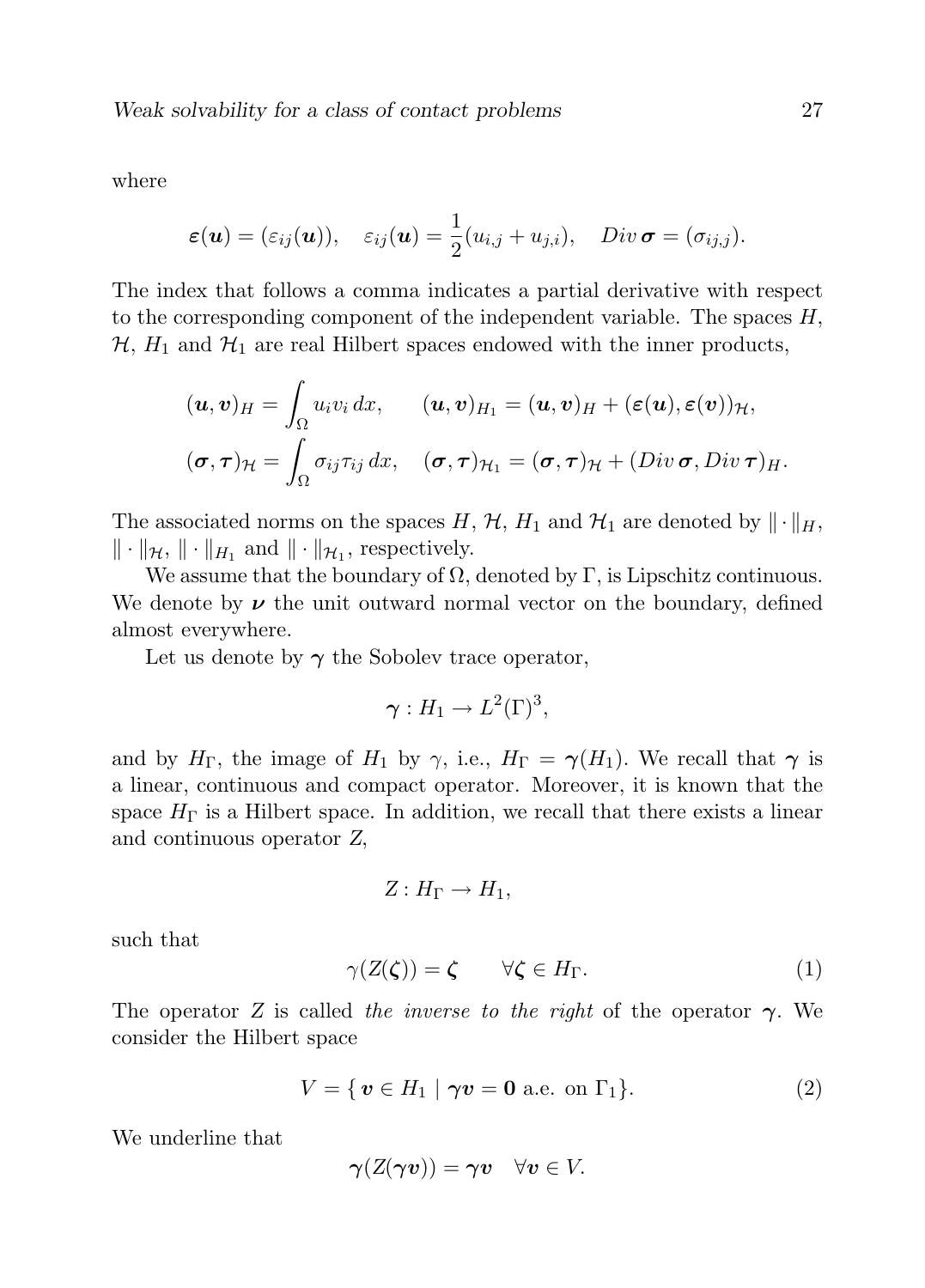For a vectorial field v, we denote by  $v_{\nu}$  and  $v_{\tau}$  the normal and the tangential components on the boundary, defined as follows,

$$
v_{\nu} = \gamma \boldsymbol{v} \cdot \boldsymbol{\nu}, \quad \boldsymbol{v}_{\tau} = \gamma \boldsymbol{v} - v_{\nu} \boldsymbol{\nu}.
$$

Let  $\Gamma_1$  be a measurable part of  $\Gamma$  such that  $meas(\Gamma_1) > 0$ . Let us remember Korn's inequality: there exists  $c_K = c_K(\Omega, \Gamma_1) > 0$  such that

$$
\|\boldsymbol{\varepsilon}(\boldsymbol{v})\|_{\mathcal{H}} \geq c_K \|\boldsymbol{v}\|_{H_1}, \qquad \forall \boldsymbol{v} \in V.
$$

Using Korn's inequality, it can be proved that the space  $V$  is a Hilbert space endowed with the following scalar product,

$$
(\cdot,\cdot)_V: V \times V \to R; \quad (\boldsymbol{u},\boldsymbol{v})_V = (\boldsymbol{\varepsilon}(\boldsymbol{u}), \boldsymbol{\varepsilon}(\boldsymbol{v}))_{\mathcal{H}}.
$$

Keeping in mind (1), it is straightforward to verify that

$$
Z(\zeta) \in V \qquad \forall \zeta \in \gamma(V).
$$

Furthermore,

$$
R: \ \gamma(V) \to V, \quad R(\zeta) = Z(\zeta), \tag{3}
$$

is a linear and continuous operator.

According to [13], the space  $\gamma(V)$  is a closed subspace of  $H_{\Gamma}$ . Thus,  $\gamma(V)$ is a Hilbert space endowed with the inner product

$$
(\cdot,\cdot)_{\gamma(V)}:\gamma(V)\times\gamma(V)\to R, \quad (\zeta,\phi)_{\gamma(V)}=(\zeta,\phi)_{H_{\Gamma}}\,\,\forall\zeta,\,\phi\in\gamma(V).
$$

For a regular (say  $C^1$ ) stress field  $\sigma$ , the application of its trace on the boundary to  $\nu$  is the Cauchy stress vector  $\sigma \nu$ . Furthermore, we define the normal and tangential components of the Cauchy vector on the boundary by the formulas

$$
\sigma_{\nu} = (\boldsymbol{\sigma} \boldsymbol{\nu}) \cdot \boldsymbol{\nu}, \quad \boldsymbol{\sigma}_{\tau} = \boldsymbol{\sigma} \boldsymbol{\nu} - \sigma_{\nu} \boldsymbol{\nu}
$$

and we note that the following identity takes place,

$$
\boldsymbol{\sigma}\boldsymbol{\nu}\cdot\boldsymbol{v}=\sigma_{\nu}\,\boldsymbol{v}_{\nu}+\boldsymbol{\sigma}_{\tau}\cdot\boldsymbol{v}_{\tau}.
$$

Finally, we recall the useful Green formula,

$$
(\boldsymbol{\sigma}, \boldsymbol{\varepsilon}(\boldsymbol{v}))_{\mathcal{H}} + (Div \boldsymbol{\sigma}, \boldsymbol{v})_{H} = \int_{\Gamma} \boldsymbol{\sigma} \boldsymbol{\nu} \cdot \boldsymbol{v} da \quad \forall \boldsymbol{v} \in H_{1}.
$$
 (4)

For a proof of the formula (4) and more details related to this section, we send the reader to [4]. In order to facilitate the reading, we recall some elements of convex analysis.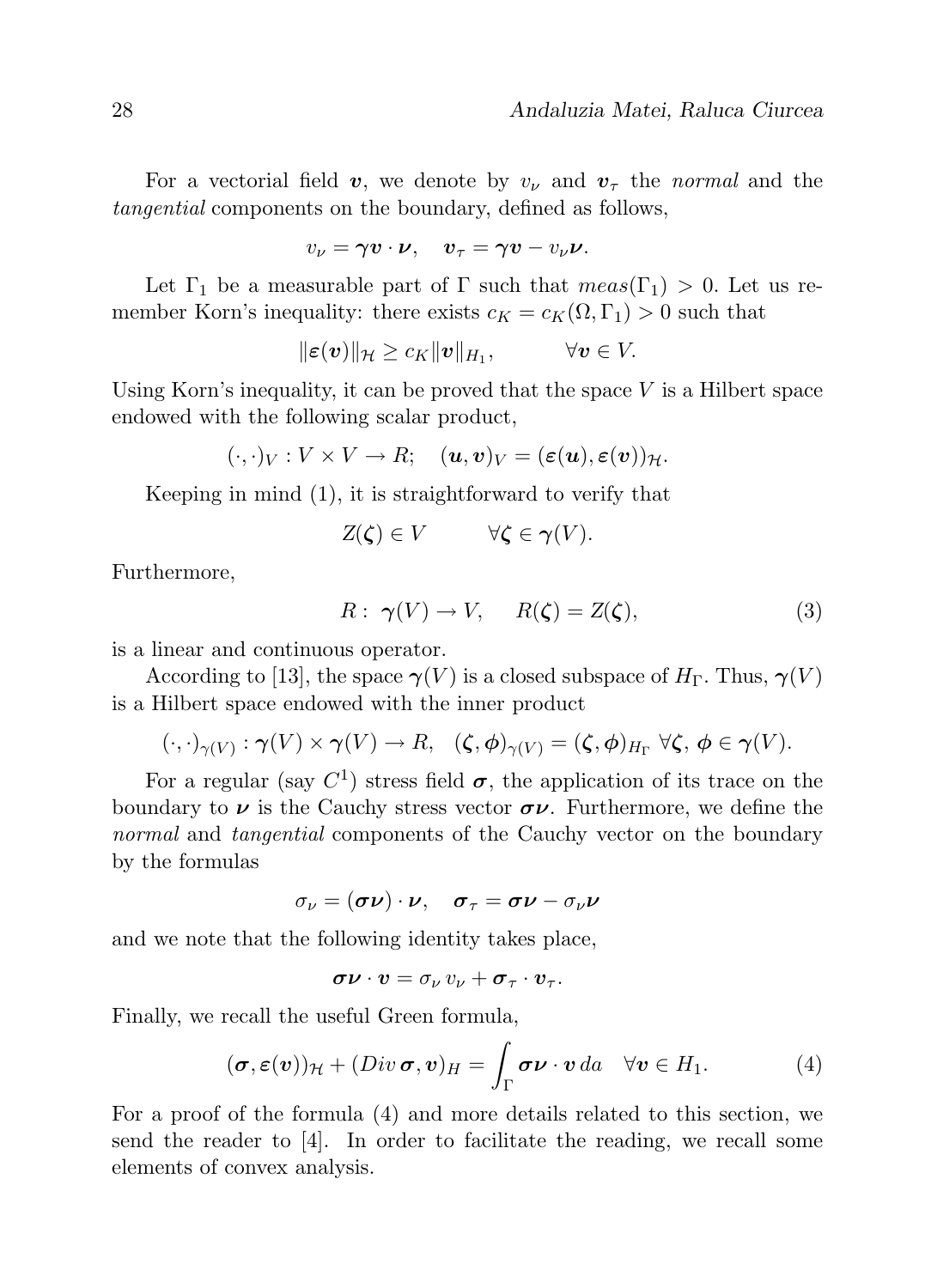**Theorem 1.** Let  $(X, \langle \cdot, \cdot \rangle_X, \|\cdot\|_X)$ ,  $(Y, \langle \cdot, \cdot \rangle_Y, \|\cdot\|_Y)$  be two Hilbert spaces and let  $A \subseteq X$ ,  $B \subseteq Y$  be non-empty, closed, convex subsets. Assume that a real functional  $\mathcal{L}: A \times B \to R$  satisfies the following conditions

> $\forall u \in B$ ,  $v \to \mathcal{L}(v, \mu)$  is convex and lower semicontinuous;  $\forall v \in A$ ,  $\mu \rightarrow \mathcal{L}(v, \mu)$  is concave and upper semicontinuous.

Moreover,

A is bounded or 
$$
\lim_{\|v\|_X \to \infty, v \in A} \mathcal{L}(v, \mu_0) = \infty \text{ for some } \mu_0 \in B
$$
  
and  
B is bounded or 
$$
\lim_{\| \mu \|_Y \to \infty, \mu \in B} \inf_{v \in A} \mathcal{L}(v, \mu) = -\infty.
$$

Then, the functional  $\mathcal L$  has at least one saddle point.

For the proof of this theorem see [3]; more details on the saddle point theory and its applications can be found in  $[1, 2, 3, 5]$ . We also recall the definition of Gâteaux differentiable functions.

**Definition 1.** Let  $(X, \langle \cdot, \cdot \rangle_X, \|\cdot\|_X)$  be a Hilbert space. Let  $\phi: X \to R$  and let  $u \in X$ . Then  $\phi$  is Gâteaux differentiable at u if there exists an element  $\nabla \phi(u) \in X$  such that

$$
\lim_{t \to 0} \frac{\phi(u + tv) - \phi(u)}{t} = (\nabla \phi(u), v)_X, \quad \forall v \in X.
$$

The element  $\nabla \phi(u)$  which satisfies the relation above is unique and is called the gradient of  $\phi$  at u. The function  $\phi: X \to R$  is said to be Gâteaux  $differential$  if it is Gâteaux differentiable at every point of X. In this case, the operator  $\nabla \phi : X \to X$  that maps every element  $u \in X$  into the element  $\nabla \phi(u)$  is called the *gradient operator* of  $\phi$ . The convexity of Gâteaux differentiable functions can be characterized as follows.

**Theorem 2.** Let  $(X, \langle \cdot, \cdot \rangle_X, \|\cdot\|_X)$  be a Hilbert space and let  $\phi: X \to R$  be a Gâteaux differentiable function. Then,  $\phi$  is convex if and only if

$$
\phi(v) - \phi(u) \ge (\nabla \phi(u), v - u)_X, \quad \forall v \in X.
$$

For the proof of this theorem we refer e.g. to [10, 16].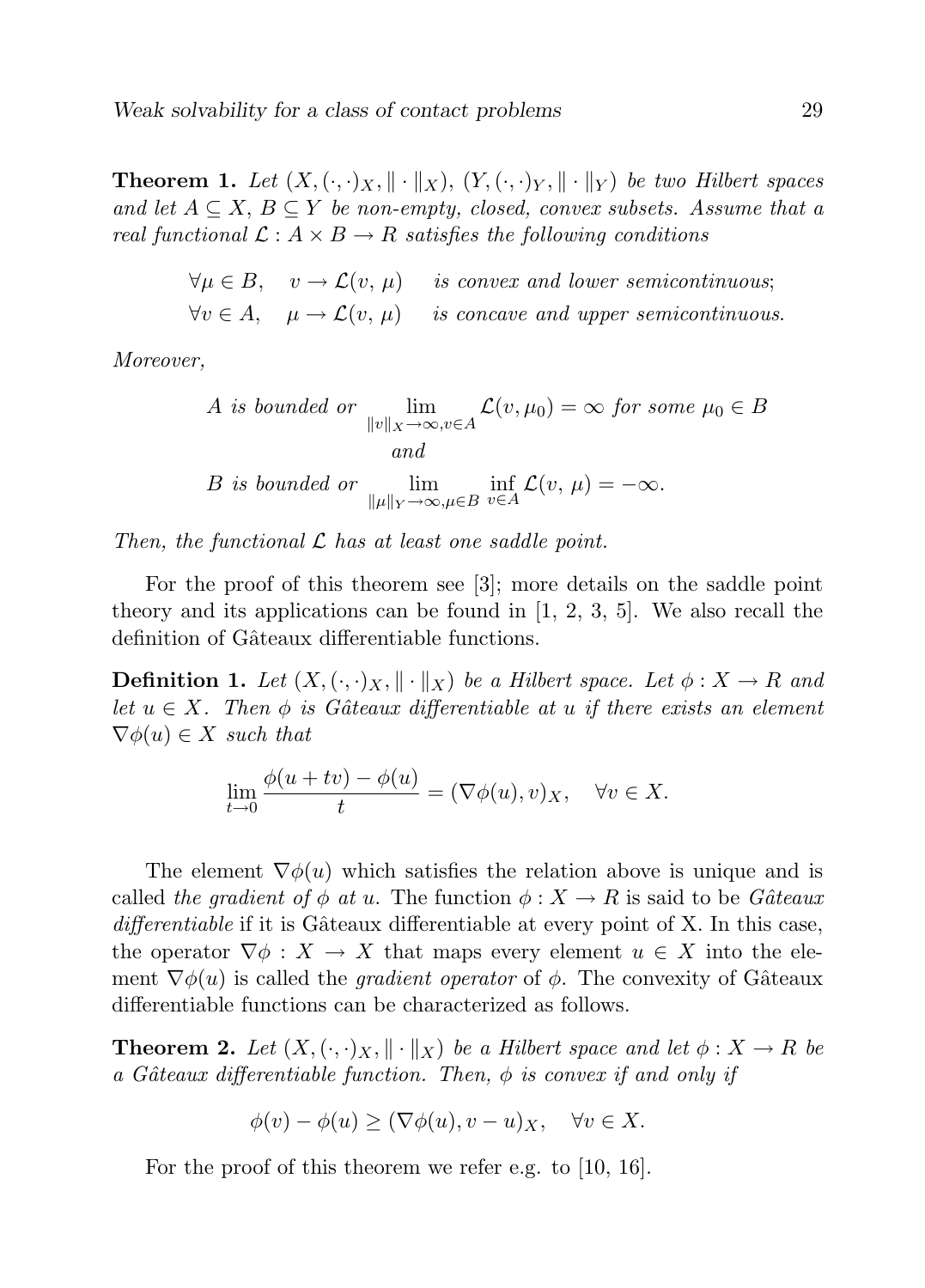### 3 The model and its weak formulation

We consider a body that occupies the bounded domain  $\Omega \subset R^3$ , with the boundary partitioned into three measurable parts,  $\Gamma_1$ ,  $\Gamma_2$  and  $\Gamma_3$ , such that  $meas(\Gamma_1) > 0$ . The unit outward normal to  $\Gamma$  is denoted by  $\nu$  and is defined almost everywhere. The body  $\Omega$  is clamped on  $\Gamma_1$ , body forces of density  $f_0$ act on  $\Omega$  and surface traction of density  $f_2$  act on  $\Gamma_2$ . On  $\Gamma_3$  the body can be in contact with a rigid foundation. In order to describe the behavior of the materials, we use a nonlinear constitutive law expressed by the subdifferential of a proper, convex, lower semicontinuous functional and the contact will be modelled using Signorini's condition with zero gap. We denote by  $u = (u_i)$  the displacement field, by  $\varepsilon = (\varepsilon_{ii})$  the infinitesimal strain tensor and by  $\sigma = (\sigma_{ii})$  the Cauchy stress tensor. To resume, we are interested to study the following problem.

**Problem 1.** Find  $\boldsymbol{u} : \overline{\Omega} \to R^3$  and  $\boldsymbol{\sigma} : \overline{\Omega} \to S^3$ , such that

| $Div \boldsymbol{\sigma}(\boldsymbol{x}) + \boldsymbol{f}_0(\boldsymbol{x}) = \boldsymbol{0}$                                                                    | $in \Omega$ ,         |
|------------------------------------------------------------------------------------------------------------------------------------------------------------------|-----------------------|
| $\boldsymbol{\sigma}(\boldsymbol{x}) \in \partial \omega(\boldsymbol{\varepsilon}(\boldsymbol{u}(\boldsymbol{x})))$                                              | $in \Omega$ ,         |
| $u(x)=0$                                                                                                                                                         | on $\Gamma_1$ ,       |
| $\sigma \nu(x) = f_2(x)$                                                                                                                                         | on $\Gamma_2$ ,       |
| $\boldsymbol{\sigma}_{\tau}=\mathbf{0},\;u_{\nu}(\boldsymbol{x})\leq0, \sigma_{\nu}(\boldsymbol{x})\leq0, \sigma_{\nu}(\boldsymbol{x})u_{\nu}(\boldsymbol{x})=0$ | $\sigma n \Gamma_3$ . |

Let us assume that the densities of the volume and surface forces verify

$$
f_0 \in H; \quad f_2 \in L^2(\Gamma_2)^3.
$$
 (5)

Concerning the constitutive function  $\omega$  we assume:

$$
\omega : S^3 \to [0, \infty) \text{ is a convex, lower semicontinuous functional,}
$$
  
there exists  $\alpha_1, \alpha_2 > 0 : \alpha_1 |\varepsilon|^2 \ge \omega(\varepsilon) \ge \alpha_2 |\varepsilon|^2 \quad \forall \varepsilon \in S^3.$  (6)

To give an example of such a function, we can consider

$$
\omega : S^3 \to [0, \infty), \quad \omega(\varepsilon) = \frac{1}{2} \mathcal{A} \varepsilon \cdot \varepsilon + \frac{\beta}{2} |\varepsilon - P_K \varepsilon|^2 \tag{7}
$$

where  $A$  is a fourth order symmetric tensor satisfying the ellipticity condition,  $\beta$  is a strictly positive constant,  $K \subset S^3$  denotes a closed, convex set containing the element  $0_{S^3}$  and  $P_K : S^3 \to K$  is the projection operator.

We are interested to write a weak formulation of Problem 1.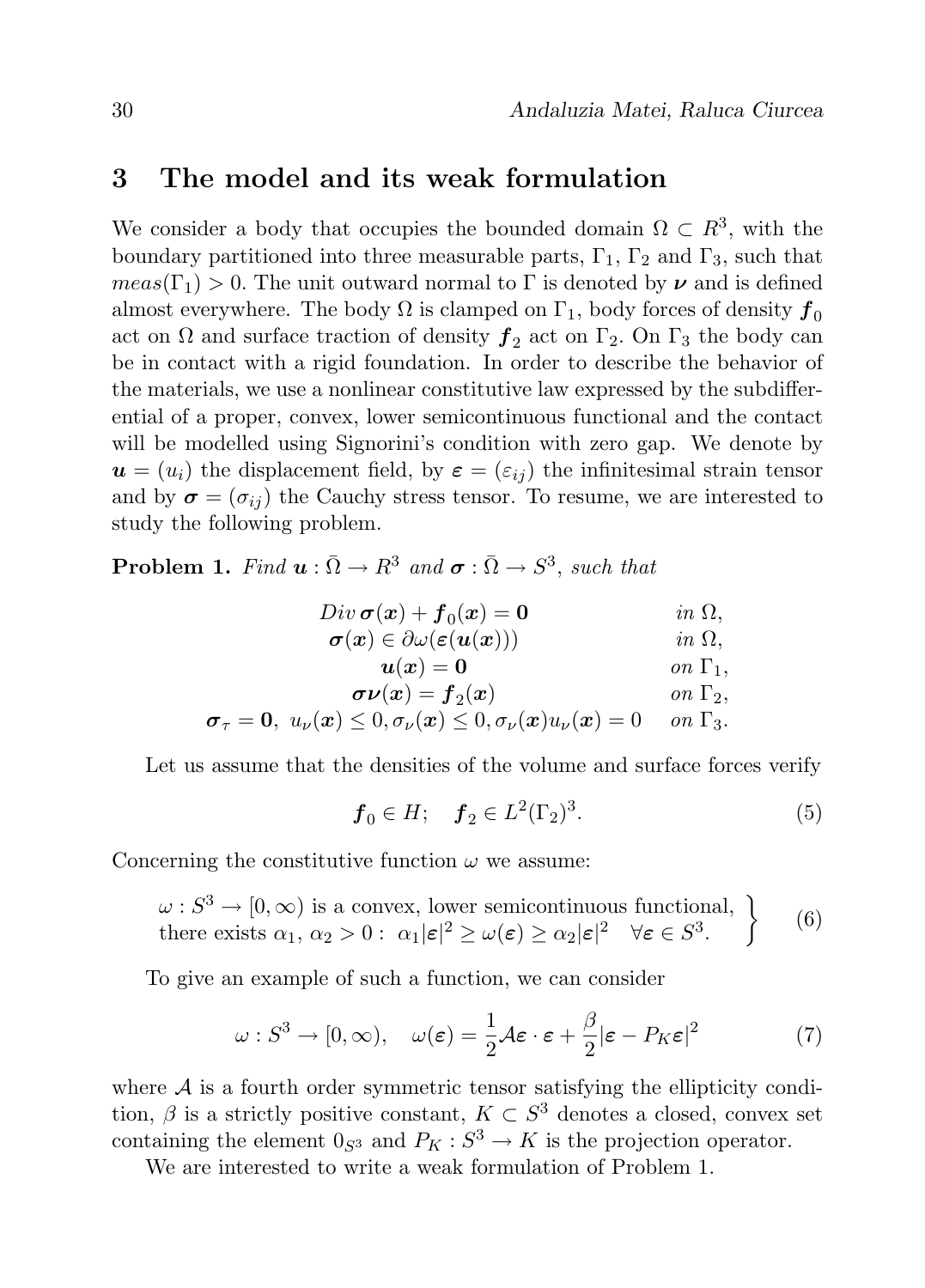Let us define a functional as follows,

$$
W: \mathcal{H} \to [0, \infty), \quad W(\boldsymbol{\tau}) = \int_{\Omega} \omega(\boldsymbol{\tau}(\boldsymbol{x})) dx.
$$

Since  $\sigma(x) \in \partial \omega(\varepsilon(u(x)))$ , we have

$$
\begin{array}{lcl} \omega(\varepsilon(\boldsymbol{v}(\boldsymbol{x}))) - \omega(\varepsilon(\boldsymbol{u}(\boldsymbol{x}))) & \geq & \boldsymbol{\sigma}(\boldsymbol{x}) \cdot (\varepsilon(\boldsymbol{v}(\boldsymbol{x})) - \varepsilon(\boldsymbol{u}(\boldsymbol{x}))), \\ \\ \text{a.e. in} & \Omega, \, \forall \boldsymbol{v} \in H_1. \end{array}
$$

For regular enough functions involved in the writing of Problem 1, after integration on  $\Omega$  and using Green's formula (4), we get

$$
W(\varepsilon(\boldsymbol{v})) - W(\varepsilon(\boldsymbol{u})) \ge \int_{\Gamma} \boldsymbol{\sigma} \boldsymbol{\nu} \cdot (\boldsymbol{\gamma} \boldsymbol{v} - \boldsymbol{\gamma} \boldsymbol{u}) da - (Div \boldsymbol{\sigma}, \boldsymbol{v} - \boldsymbol{u})_H, \qquad \forall \boldsymbol{v} \in H_1,
$$

and from this

$$
W(\varepsilon(\boldsymbol{v})) - W(\varepsilon(\boldsymbol{u})) \ge \int_{\Gamma_2} \boldsymbol{f}_2 \cdot (\boldsymbol{\gamma} \boldsymbol{v} - \boldsymbol{\gamma} \boldsymbol{u}) da
$$

$$
+ \int_{\Gamma_3} \boldsymbol{\sigma} \boldsymbol{\nu} \cdot (\boldsymbol{\gamma} \boldsymbol{v} - \boldsymbol{\gamma} \boldsymbol{u}) da + (\boldsymbol{f}_0, \boldsymbol{v} - \boldsymbol{u})_H \quad \forall \boldsymbol{v} \in V,
$$

where  $V$  is the functional space defined by  $(2)$ .

Next, we define the functional

$$
J: V \to [0, \infty), \quad J(\mathbf{v}) = W(\varepsilon(\mathbf{v})). \tag{8}
$$

Using Riesz's representation theorem, we define  $f \in V$  as follows,

$$
(\boldsymbol{f},\boldsymbol{v})_V=\int_{\Gamma_2}\boldsymbol{f}_2\cdot\boldsymbol{\gamma}\boldsymbol{v}da+\int_{\Omega}\boldsymbol{f}_0\cdot\boldsymbol{v}dx,\quad\forall v\in V.
$$

Let us denote by D the dual of the space  $\gamma(V)$ . We define the following subset of D,

$$
\Lambda = \{ \boldsymbol{\mu} \in D : \langle \boldsymbol{\mu}, \boldsymbol{\gamma} \boldsymbol{v} \rangle \leq 0, \forall \boldsymbol{\gamma} \boldsymbol{v} \in \mathcal{K} \},\tag{9}
$$

where

$$
\mathcal{K} = \{ \gamma v \in \gamma(V) : v_{\nu} \leq 0 \text{ a.e. on } \Gamma_3 \}.
$$

Here and everywhere below,  $\langle \cdot, \cdot \rangle$  denotes the duality pairing between D and  $\gamma(V)$ .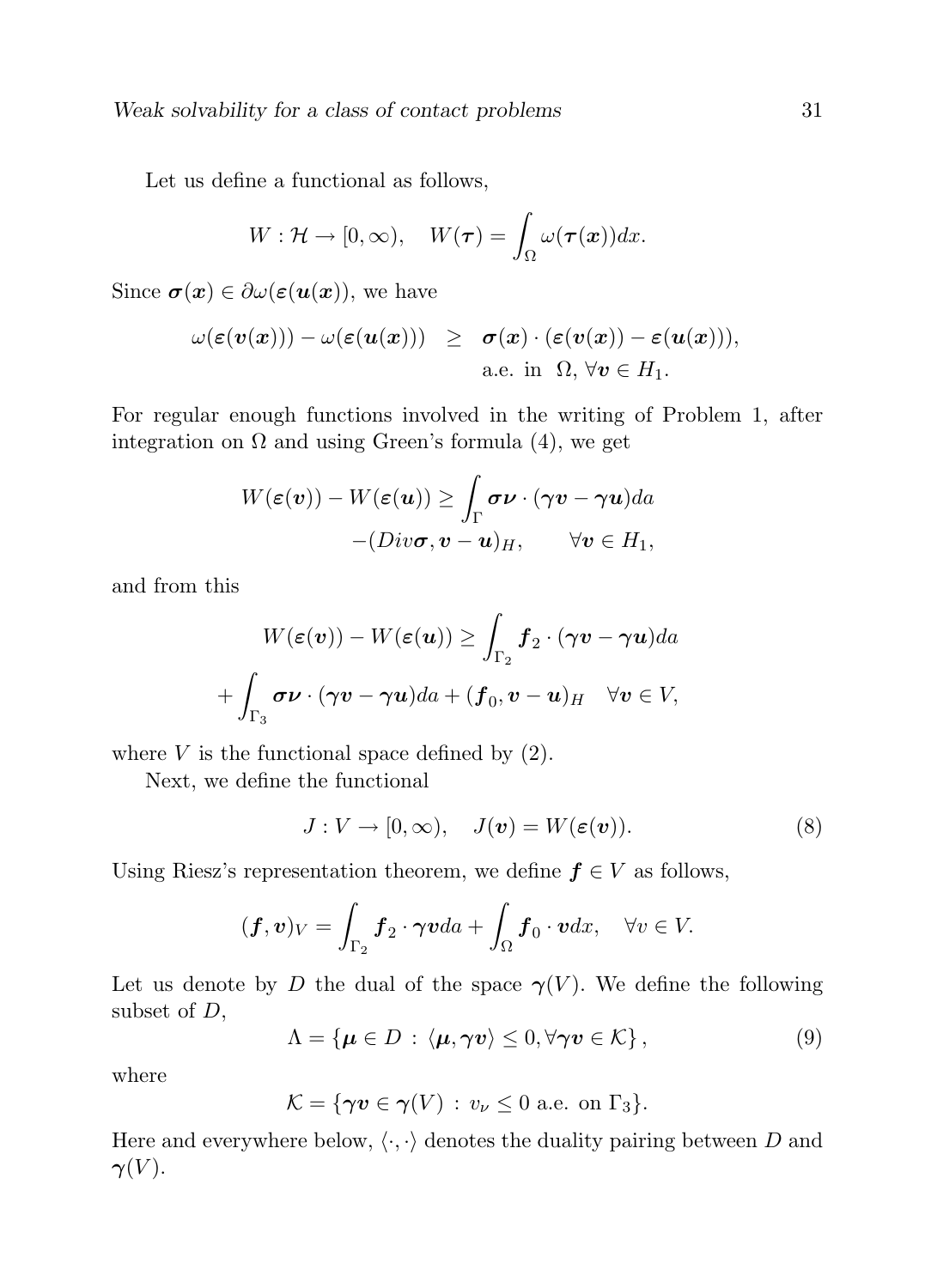$$
b: V \times D \to R, \quad b(v, \mu) = \langle \mu, \gamma v \rangle \qquad \forall v \in V, \mu \in D \tag{10}
$$

and the Lagrange multiplier  $\lambda \in D$ ,

$$
\langle \lambda, \boldsymbol{\gamma} \boldsymbol{v} \rangle = - \int_{\Gamma_3} \sigma_{\nu} v_{\nu} da, \qquad \forall \boldsymbol{\gamma} \boldsymbol{v} \in \boldsymbol{\gamma}(V).
$$

Thus, we are led to the following weak formulation.

**Problem 2.** Find  $u \in V$  and  $\lambda \in \Lambda$  such that

$$
J(\boldsymbol{v}) - J(\boldsymbol{u}) + b(\boldsymbol{v} - \boldsymbol{u}, \boldsymbol{\lambda}) \ge (\boldsymbol{f}, \boldsymbol{v} - \boldsymbol{u})_V, \quad \forall \boldsymbol{v} \in V
$$
  

$$
b(\boldsymbol{u}, \boldsymbol{\mu} - \boldsymbol{\lambda}) \le 0, \qquad \forall \boldsymbol{\mu} \in \Lambda.
$$

The solvability of this weak formulation of Problem 2 will be analyzed in Section 5, based on the abstract results in Section 4 .

### 4 Abstract results

Let  $(X, (\cdot, \cdot)_X, ||\cdot||_X)$  and  $(Y, (\cdot, \cdot)_Y, ||\cdot||_Y)$  be Hilbert spaces. We consider a functional  $J$  as follows,

$$
J: X \to [0, \infty) \text{ convex, lower semicontinuous,}
$$
  
there exists  $m_1, m_2 > 0 : m_1 ||v||_X^2 \ge J(v) \ge m_2 ||v||_X^2 \quad \forall v \in X.$  (11)

In addition, we consider

\n
$$
b: X \times Y \to R
$$
\n a bilinear form such that\n i) there exists\n  $M_b > 0: |b(v, \mu)| \leq M_b \|v\|_X \|\mu\|_Y \forall v \in X, \mu \in Y,$ \n ii) there exists\n  $\alpha > 0: \inf_{\mu \in Y, \mu \neq 0_Y} \sup_{v \in X, v \neq 0_X} \frac{b(v, \mu)}{\|v\|_X \|\mu\|_Y} \geq \alpha.$ \n

\n\n (12)\n

Finally,

 $\Lambda$  is a closed, convex, unbounded subset of Y that contains  $0_Y$ . (13)

We are interested to prove the existence of the solutions of the following variational problem.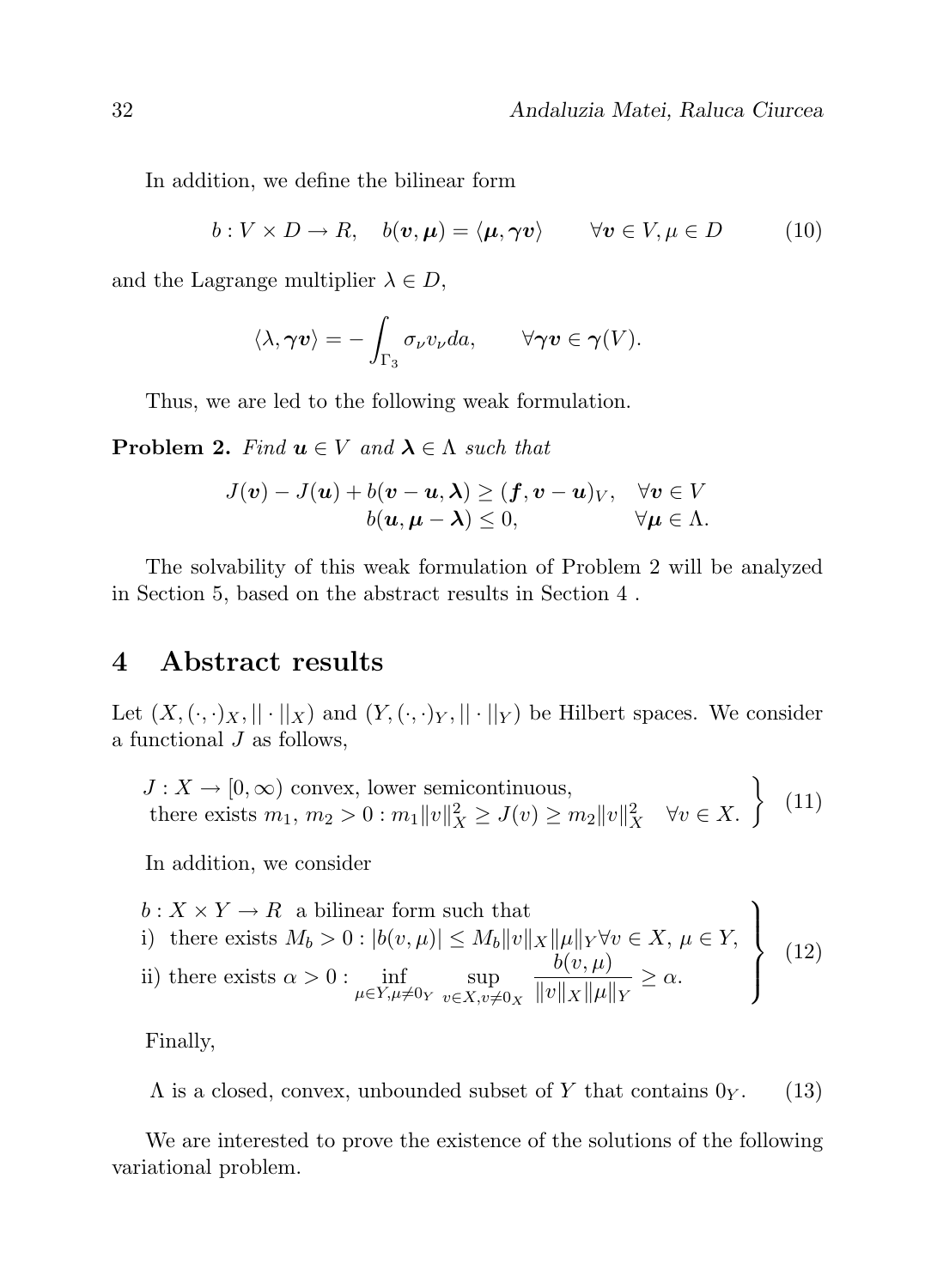**Problem 3.** Find  $u \in X$  and  $\lambda \in \Lambda$  such that

$$
J(v) - J(u) + b(v - u, \lambda) \ge (f, v - u)_X \quad \forall v \in X
$$
  

$$
b(u, \mu - \lambda) \le 0 \qquad \forall \mu \in \Lambda.
$$

**Theorem 3.** Assume  $(11)$ ,  $(12)$  and  $(13)$ . Then, Problem 3 has at least one solution.

The proof of this theorem will be carried out in several steps.

We underline that  $\Lambda$  is an unbounded subset of the space Y. Let us define

$$
\Lambda_n = \{ \mu \in \Lambda, ||\mu||_Y \le n \},\
$$

a bounded subset of  $\Lambda$ , for every  $n \in N^*$ .

We state the following auxiliary problem.

**Problem 4.** Find  $u_n \in X$  and  $\lambda_n \in \Lambda_n$  such that

$$
J(v) - J(u_n) + b(v - u_n, \lambda_n) \ge (f, v - u_n)_X \quad \forall v \in X,
$$
 (14)

$$
b(u_n, \mu - \lambda_n) \le 0 \qquad \forall \mu \in \Lambda_n. \tag{15}
$$

Lemma 1. Problem 4 has at least one solution.

Proof. Let us define

$$
\mathcal{L}: X \times \Lambda_n \to R \;, \quad \mathcal{L}(v,\mu) := J(v) - (f,v)_X + b(v,\mu).
$$

A pair  $(u_n, \lambda_n)$  is a solution of Problem 4 if and only if it is a saddle point of the functional  $\mathcal{L}$ , i. e.

$$
\mathcal{L}(u_n,\mu) \le \mathcal{L}(u_n,\lambda_n) \le \mathcal{L}(v,\lambda_n), \qquad \forall v \in X, \forall \mu \in \Lambda_n.
$$
 (16)

Indeed, the first of the inequalities above is equivalent to the inequality

$$
b(u_n, \mu - \lambda_n) \le 0, \qquad \forall \mu \in \Lambda_n.
$$

After replacing  $\mathcal L$  from its definition, the second of the two inequalities (16) becomes

$$
J(v) - J(u_n) + b(v - u_n, \lambda_n) \ge (f, v - u_n)_X, \quad \forall v \in X,
$$

so the equality between the set of solutions of the Problem 4 and the set of saddle points of the functional  $\mathcal L$  is proved.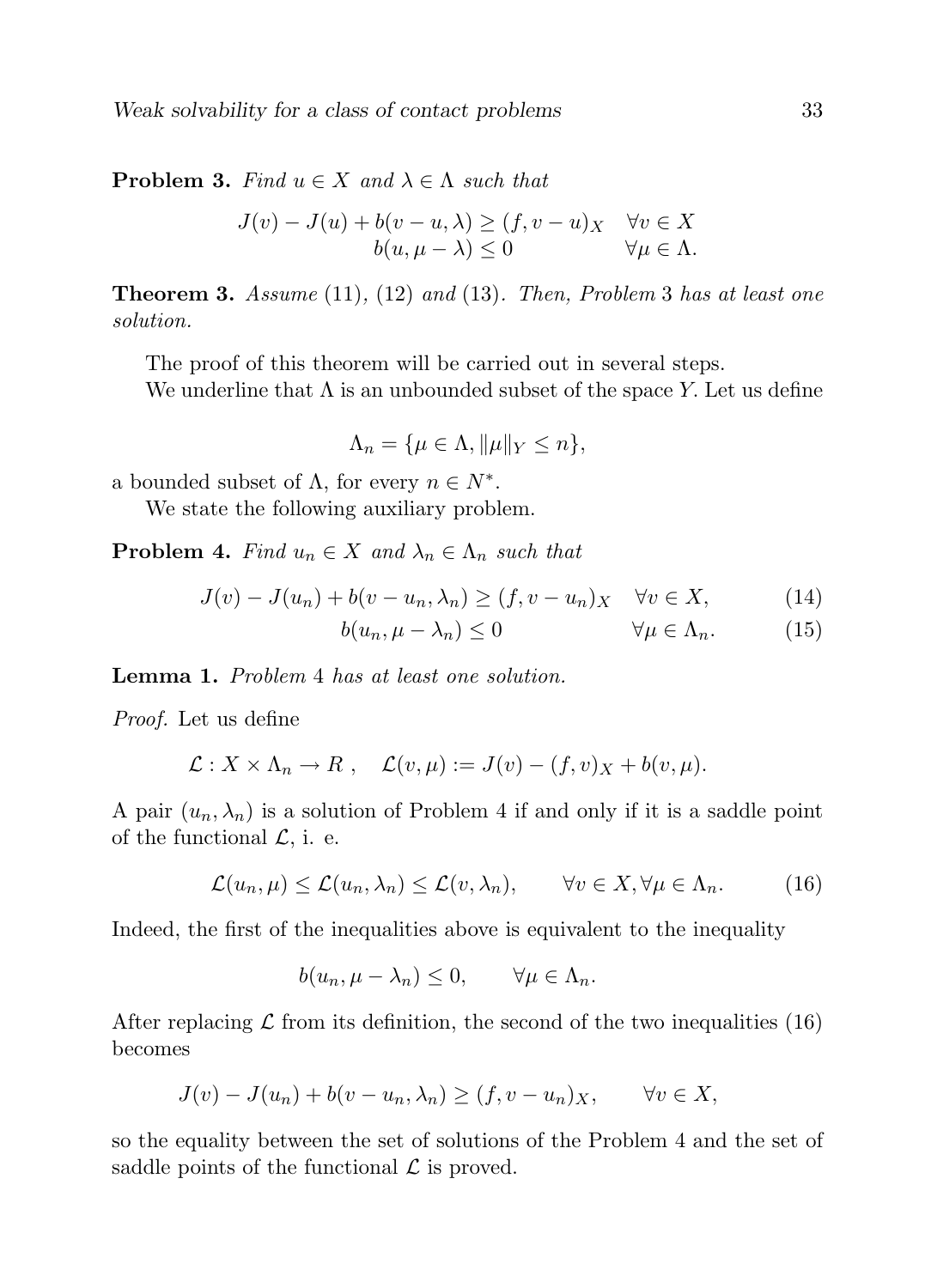Now we prove that the functional  $\mathcal L$  has at least one saddle point.

Keeping in mind the definition of the functional  $\mathcal L$ , as  $J$  is convex and lower semicontinuous and the functional b is bilinear and continuous, it is straightforward to deduce that, for all  $\mu \in \Lambda$ ,  $v \to \mathcal{L}(v, \mu)$  is convex and lower semicontinuous, and, for all  $v \in X$ ,  $\mu \to \mathcal{L}(v, \mu)$  is concave and upper semicontinuous. In addition, we note that

$$
\mathcal{L}(v,0_Y) = J(v) + b(v,0_Y) - (f,v)_X \ge m_2 ||v||_X^2 - ||f||_X ||v||_X,
$$

which allows us to say that

$$
\lim_{\|v\|_X\to\infty}\mathcal{L}(v,0_Y)=\infty.
$$

Then, also taking into account that  $\Lambda_n$  is a bounded subset of the space Y, we apply Theorem 1 to deduce that the functional  $\mathcal L$  has at least one solution. Since the set of the solutions of Problem 4 is the same with the set of the saddle points of the functional  $\mathcal L$ , we conclude that Problem 4 has at least one solution.

**Lemma 2.** There is some  $n_0 > 0$  such that  $\|\lambda_{n_0}\|_Y < n_0$ .

*Proof.* Let us assume that  $\|\lambda_n\|_Y = n, \forall n \geq 1$ . By using the inf-sup property of the form  $b$ , see  $(12)$ , we get

$$
\alpha \|\lambda_n\|_Y \leq \sup_{w \in X, w \neq 0_X} \frac{b(w, \lambda_n)}{\|w\|_X}.
$$

Let us take  $w \in X$   $w \neq 0_X$ , arbitrarily chosen. Putting  $v = u_n - tw$  with  $t > 0$  in (14), we have

$$
b(tw, \lambda_n) \le (f, tw)_X + J(u_n - tw) - J(u_n).
$$

Therefore, taking into account (11) we reach to

$$
tb(w, \lambda_n) \le t(f, w)_X + m_1 ||u_n - tw||_X^2.
$$

Consequently, we get

$$
\frac{b(w, \lambda_n)}{\|w\|_X} \le \|f\|_X + \frac{m_1 \|u_n - tw\|_X^2}{t \|w\|_X}
$$
  
\n
$$
\le \|f\|_X + \frac{2m_1(\|u_n\|_X^2 + t^2 \|w\|_X^2)}{t \|w\|_X}.
$$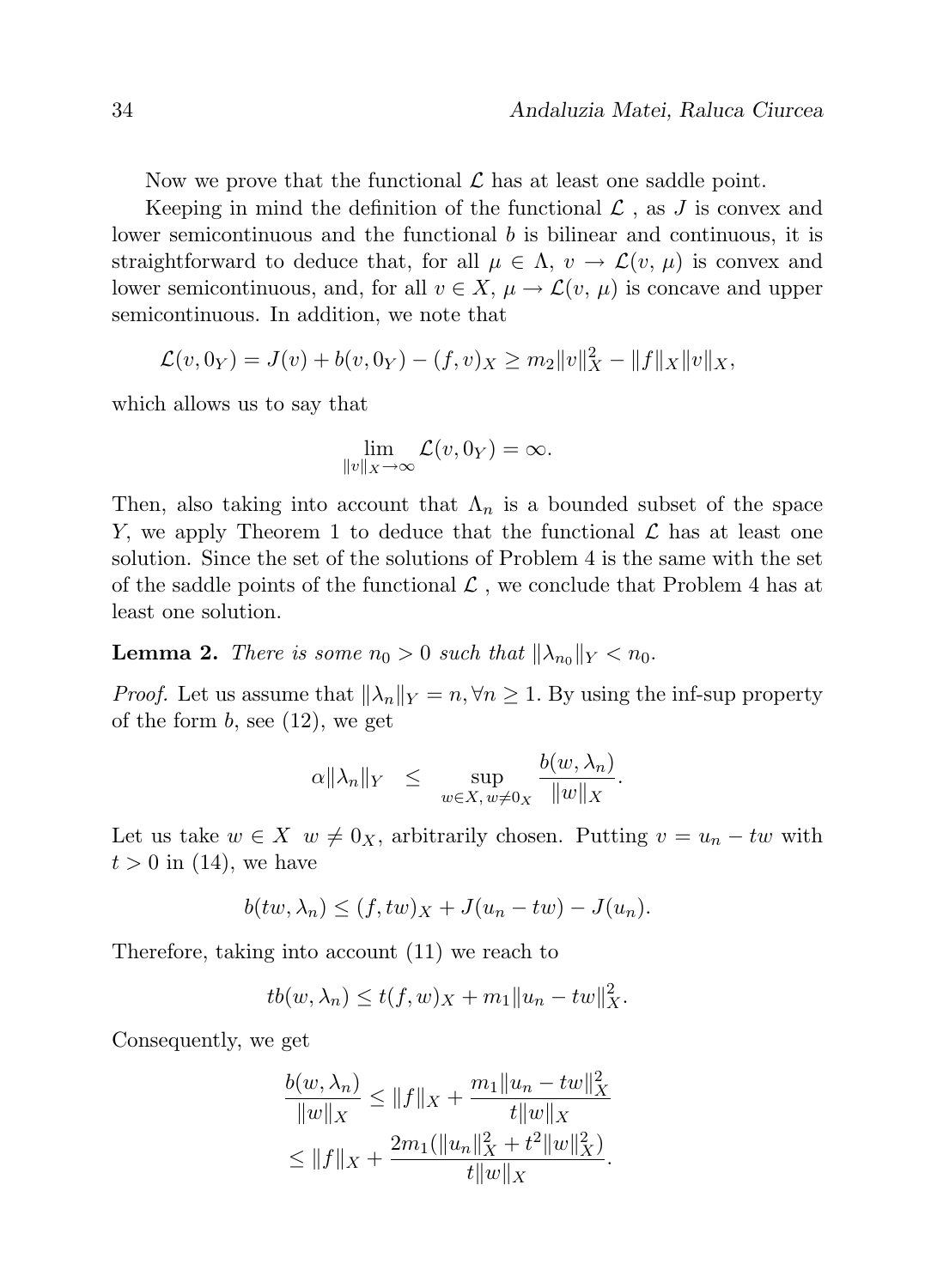As we have considered  $t > 0$ , now we put  $t = \frac{1}{\|w\|}$  $\frac{1}{\|w\|_X}$  and so

$$
\frac{b(w, \lambda_n)}{\|w\|_X} \le \|f\|_X + 2m_1(\|u_n\|_X^2 + 1). \tag{17}
$$

If  $v = 0_X$  in (14), then

 $J(u_n) \leq -b(u_n, \lambda_n) + (f, u_n)_X.$ 

Then, if we put  $\mu = 0$ <sub>Y</sub> in (15),

$$
-b(u_n, \lambda_n) \leq 0.
$$

So,

$$
J(u_n) \le (f, u_n)_X \le ||f||_X ||u_n||_X.
$$

Since

$$
J(u_n) \ge m_2 \|u_n\|_X^2
$$

we infer that

$$
||u_n||_X \le \frac{||f||_X}{m_2}, \quad \forall n \ge 1.
$$

So, by (17) , we deduce

$$
\frac{b(w, \lambda_n)}{\|w\|_X} \le \|f\|_X + 2m_1 \Big(\frac{\|f\|_X^2}{m_2^2} + 1\Big),\,
$$

and then

$$
\sup_{w \in X, w \neq 0_X} \frac{b(w, \lambda_n)}{\|w\|_X} \le \|f\|_X + 2m_1 \Big( \frac{\|f\|_X^2}{m_2^2} + 1 \Big).
$$

Thus, by our assumption, for all  $n\geq 1,$ 

$$
\alpha n \le ||f||_X + 2m_1 \Big( \frac{||f||_X^2}{m_2^2} + 1 \Big),
$$

which is impossible.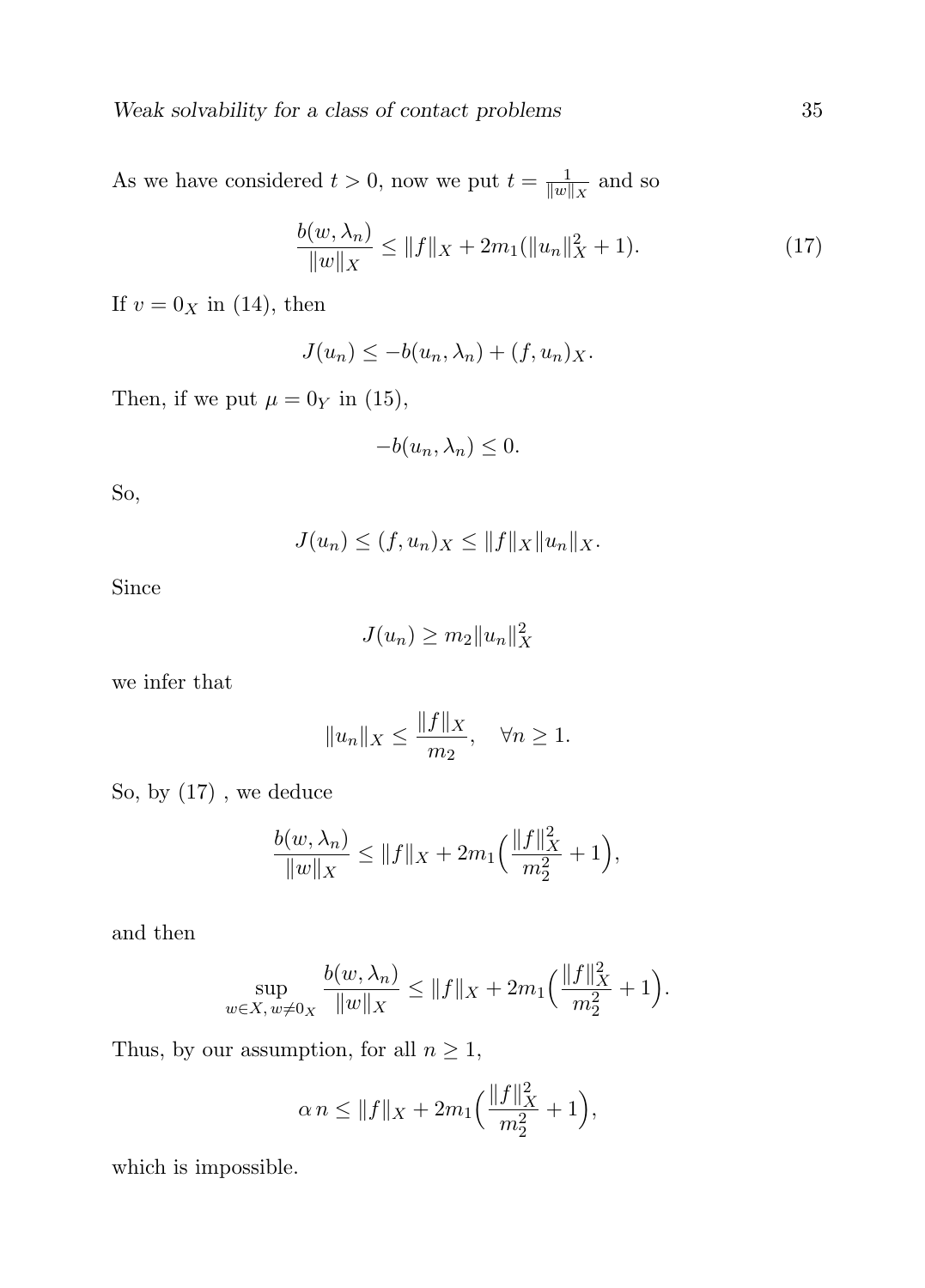*[Proof of Theorem 3]* Let  $n_0 > 0$  be a positive integer such that  $\|\lambda_{n_0}\|_Y < n_0$ and let  $\mu \in \Lambda$  be arbitrarily fixed. We define

$$
\sigma = \lambda_{n_0} + \varepsilon (\mu - \lambda_{n_0}).
$$

This element  $\sigma$  is an element of  $\Lambda_{n_0}$ . Indeed, if  $\mu = \lambda_{n_0}$ , we can take  $\varepsilon = 1$ ; if  $\mu \neq \lambda_{n_0}$ , then, we take  $\varepsilon$  such that  $|\varepsilon| < \frac{n_0 - ||\lambda_{n_0}||_Y}{||\mu - \lambda_{n_0}||_Y}$  $\frac{\mu_0 - ||\lambda_{n_0}||_Y}{||\mu - \lambda_{n_0}||_Y}$ . Since

$$
b(u_{n_0}, \sigma - \lambda_{n_0}) \leq 0,
$$

we have

$$
\varepsilon b(u_{n_0}, \mu - \lambda_{n_0}) \leq 0.
$$

As  $\mu$  was arbitrarily fixed, we deduce

$$
b(u_{n_0}, \mu - \lambda_{n_0}) \le 0, \qquad \forall \mu \in \Lambda.
$$

It follows that  $(u_{n_0}, \lambda_{n_0})$  is a solution of Problem 3.

Under additional assumptions, we investigate the uniqueness and the stability of the solution of Problem 3. More precisely, in addition to (11), (12) and (13), we consider the following assumptions

$$
J: X \to [0, \infty) \text{ is Gâteaux differentiable}, \tag{18}
$$

there exists 
$$
L > 0 : ||\nabla J(u) - \nabla J(v)||_X \le L ||u - v||_X
$$
  
\n
$$
\forall u, v \in X,
$$
\n(19)  
\nthere exists  $m > 0 : (\nabla J(u) - \nabla J(v), u - v)_X \ge m ||u - v||_X^2$   
\n
$$
\forall u, v \in X.
$$
\n(20)

**Theorem 4.** Assume  $(11)$ ,  $(12)$ ,  $(13)$ ,  $(18)$  and  $(20)$ . Then, Problem 3 has a unique solution. If we assume in addition that (19) holds, then the solution depends Lipschitz continuously on the data f.

Proof. The set of the solutions of Problem 3 coincide with the set of the solutions of the following problem: find  $u \in X$  and  $\lambda \in \Lambda$  such that

$$
(P): \begin{cases} (\nabla J(u), v)_X + b(v, \lambda) = (f, v)_X & \forall v \in X, \\ b(u, \mu - \lambda) \le 0 & \forall \mu \in \Lambda. \end{cases}
$$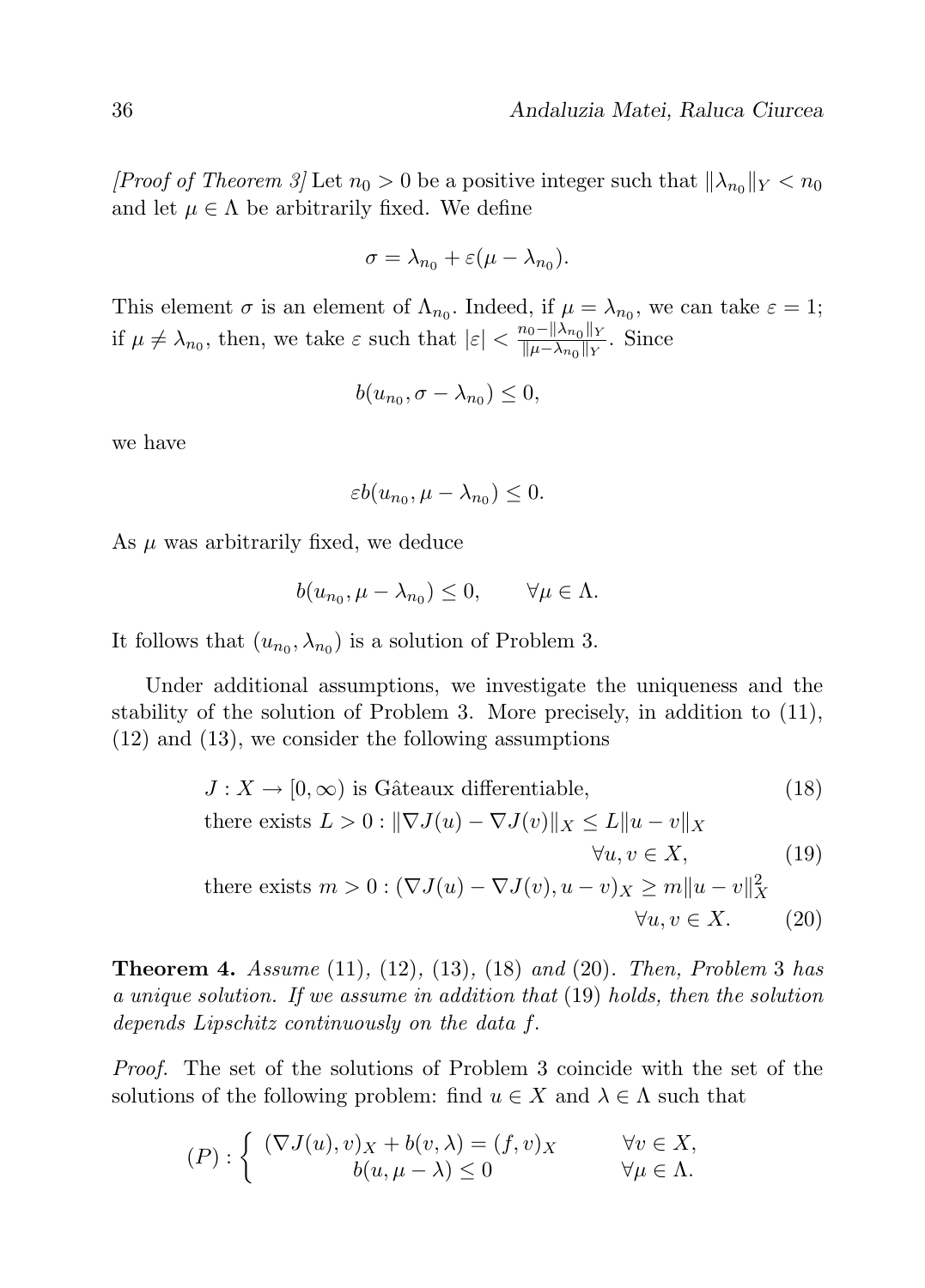Indeed, if  $(u, \lambda)$  is a solution of the problem  $(P)$ , then

$$
(\nabla J(u), v - u)_X + b(v - u, \lambda) = (f, v - u)_X \quad \forall v \in X.
$$

As  $J$  is Gâteaux differentiable and convex we know that

$$
(\nabla J(u), v - u)_X \le J(v) - J(u), \quad \forall v \in X.
$$

Taking into account the last two relations, we conclude that

$$
J(v) - J(u) + b(v - u, \lambda) \ge (f, v - u)_X \quad \forall v \in X,
$$

and due to the fact that  $b(u, \mu - \lambda) \leq 0 \quad \forall \mu \in \Lambda$ , this means that  $(u, \lambda)$  is a solution of Problem 3.

Conversely, let  $(u, \lambda)$  be a solution of Problem 3. Consequently,

$$
J(v) - J(u) + b(v - u, \lambda) \ge (f, v - u)_X \quad \forall v \in X.
$$
 (21)

Let  $t > 0$  be arbitrarily chosen. Using the above inequality with  $u + tv$ instead of v we get

$$
\frac{J(u+tv)-J(u)}{t} \ge (f,v)_X - b(v,\lambda) \quad \forall v \in X.
$$

By taking  $t \to 0$  we have

$$
(\nabla J(u), v)_X \ge (f, v)_X - b(v, \lambda) \quad \forall v \in X.
$$
 (22)

On the other hand, if we put  $u - tv$  instead of v in (21) it follows

$$
\frac{J(u+(-t)v)-J(u)}{-t}\leq (f,v)_X-b(v,\lambda)\quad\forall v\in X,
$$

and taking again  $t \to 0$  we have

$$
(\nabla J(u), v)_X \le (f, v)_X - b(v, \lambda) \quad \forall v \in X.
$$
 (23)

The relations (22) and (23) lead to the equality

$$
(\nabla J(u), v)_X = (f, v)_X - b(v, \lambda) \quad \forall v \in X,
$$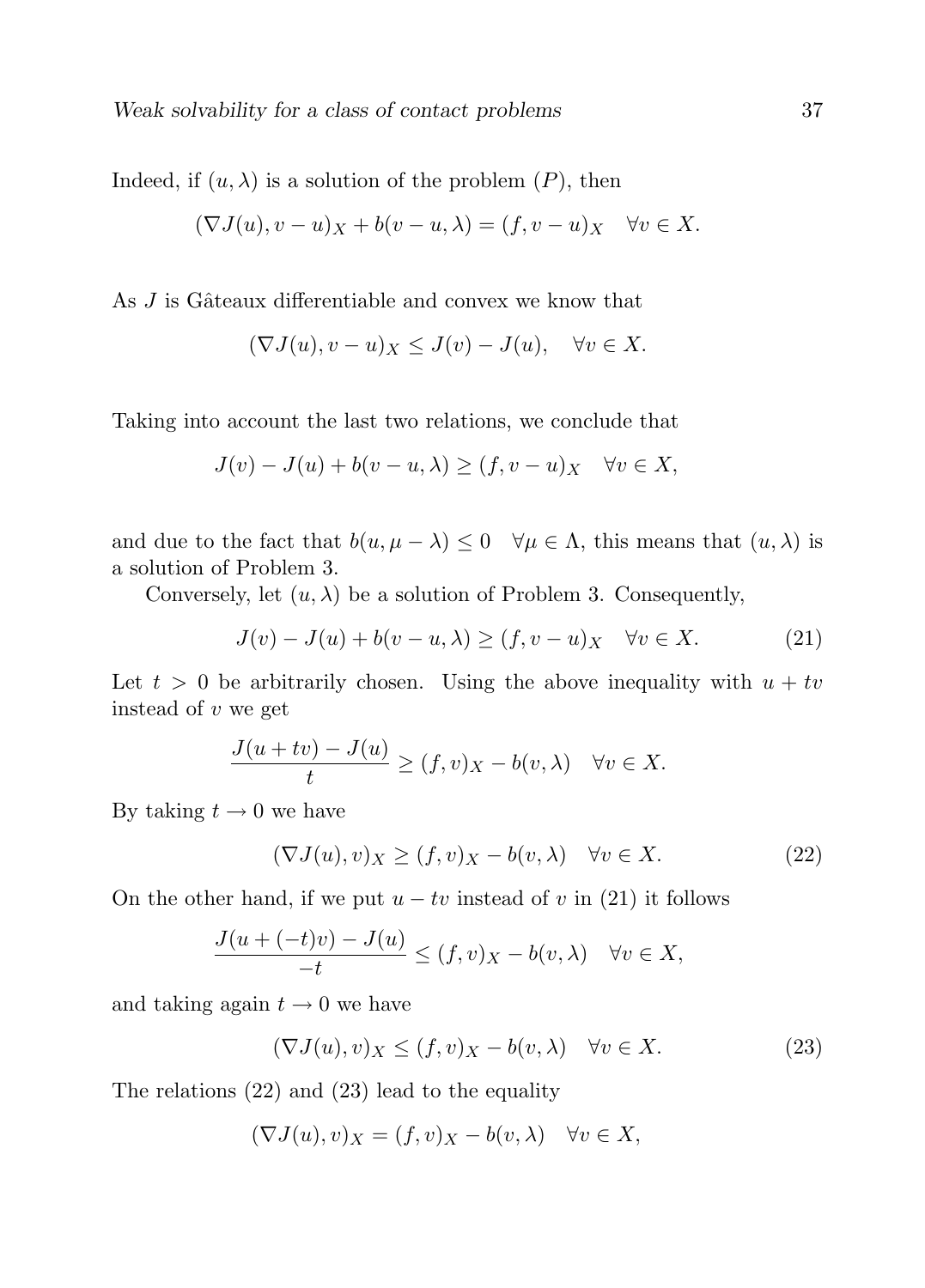which allows us to conclude that  $(u, \lambda)$  is a solution of the problem  $(P)$ . The problem (P) has at least one solution since we already know that Problem 3 has at least one solution.

We prove now that the solution of the problem  $(P)$  is unique. For this purpose we consider  $(u_1, \lambda_1)$  and  $(u_2, \lambda_2)$  solutions of the problem  $(P)$ . Thus,

$$
(\nabla J(u_1) - \nabla J(u_2), v)_X + b(v, \lambda_1 - \lambda_2) = 0 \quad \forall v \in X,
$$

and for  $v = u_2 - u_1$ 

$$
(\nabla J(u_1) - \nabla J(u_2), u_2 - u_1)_X + b(u_2 - u_1, \lambda_1 - \lambda_2) = 0.
$$

Since

$$
b(u_2 - u_1, \lambda_1 - \lambda_2) \le 0,
$$

we deduce that

$$
(\nabla J(u_1) - \nabla J(u_2), u_1 - u_2)_X \leq 0.
$$

Using (20), we obtain

$$
m||u_1 - u_2||_X^2 \leq (\nabla J(u_1) - \nabla J(u_2), u_1 - u_2)_X \leq 0,
$$

and from this, we conclude  $u_1 = u_2$ . Moreover, as

$$
(\nabla J(u_1) - \nabla J(u_2), v)_X + b(v, \lambda_1 - \lambda_2) = 0 \quad \forall v \in X,
$$

we get

$$
b(v, \lambda_1 - \lambda_2) = 0 \quad \forall v \in X.
$$

Thus, by the inf-sup property of the form  $b$  we get

$$
\alpha \|\lambda_1 - \lambda_2\|_Y \le \sup_{v \in X, v \neq 0_X} \frac{b(v, \lambda_1 - \lambda_2)}{\|v\|_X} = 0,
$$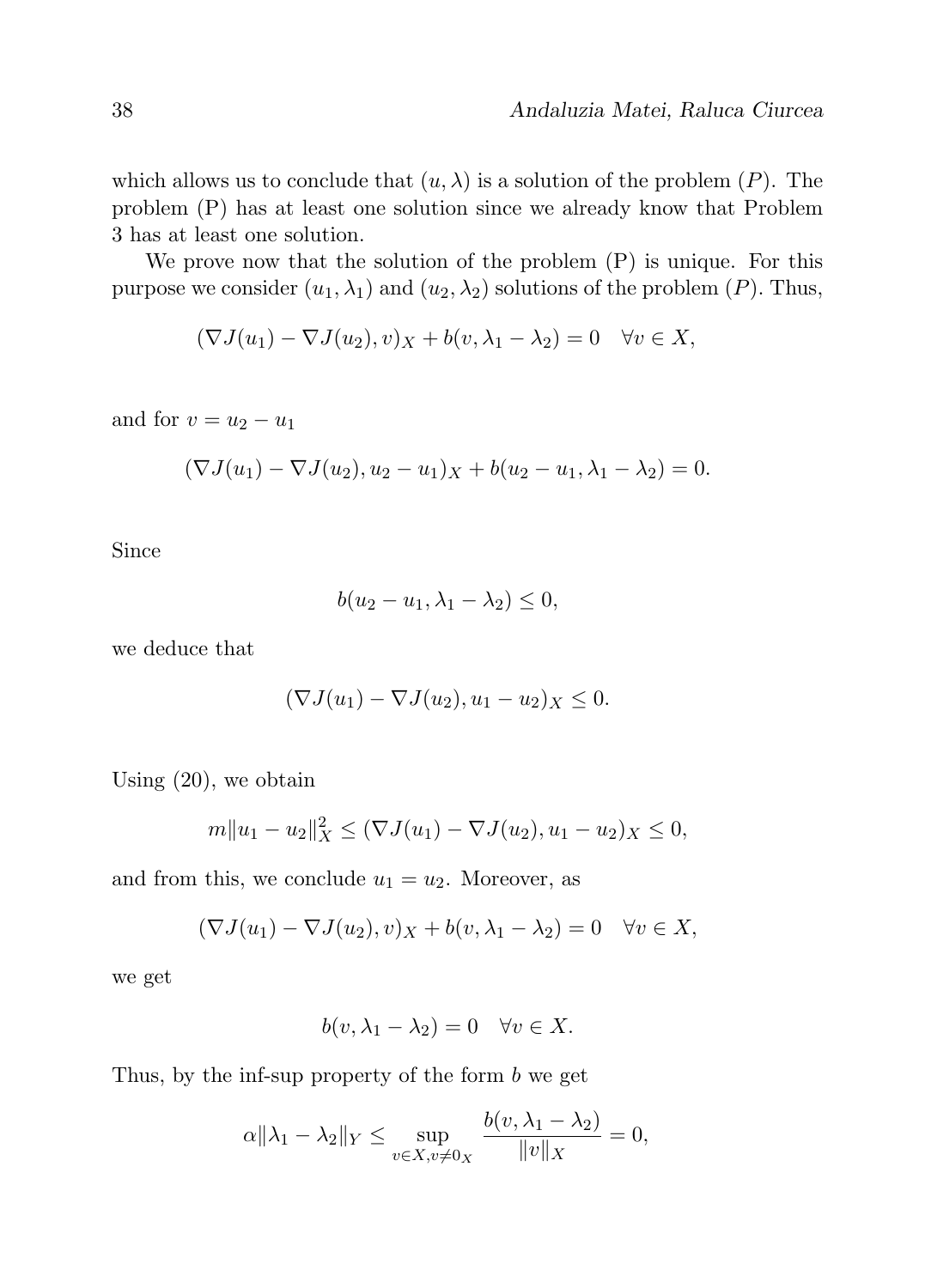and so it follows that  $\lambda_1 = \lambda_2$ . Finally, we conclude that the problem  $(P)$ has a unique solution. Consequently, Problem 3 has a unique solution.

Next we prove that the solution of the problem  $(P)$  depends Lipschitz continuously on the data f. For this purpose we consider  $(u_1, \lambda_1)$  and  $(u_2, \lambda_2)$ solutions of the problem  $(P)$  corresponding to the data  $f_1$  and  $f_2$ , respectively. Therefore

$$
(\nabla J(u_1), v)_X + b(v, \lambda_1) = (f_1, v)_X \quad \forall v \in X,
$$
  

$$
(\nabla J(u_2), v)_X + b(v, \lambda_2) = (f_2, v)_X \quad \forall v \in X,
$$

and then

$$
b(v, \lambda_1 - \lambda_2) = (f_1 - f_2, v)_X + (\nabla J(u_2) - \nabla J(u_1), v)_X \quad \forall v \in X,
$$

which, for  $v = u_1 - u_2$ , leads to

$$
(\nabla J(u_1) - \nabla J(u_2), u_1 - u_2)_X = (f_1 - f_2, u_1 - u_2)_X + b(u_2 - u_1, \lambda_1 - \lambda_2). \tag{24}
$$

From the inf-sup property of the form b we get

$$
\alpha \|\lambda_1 - \lambda_2\|_Y \le \sup_{v \in X, v \neq 0_X} \frac{b(v, \lambda_1 - \lambda_2)}{\|v\|_X}
$$
  
= 
$$
\sup_{v \in X, v \neq 0_X} \frac{(f_1 - f_2, v)_X + (\nabla J(u_2) - \nabla J(u_1), v)_X}{\|v\|_X}
$$
  

$$
\le \|\nabla J(u_1) - \nabla J(u_2)\|_X + \|f_1 - f_2\|_X,
$$

and, using (19), it follows that

$$
\alpha \|\lambda_1 - \lambda_2\|_Y \le L \|u_1 - u_2\|_X + \|f_1 - f_2\|_X. \tag{25}
$$

Now, from (24) and  $b(u_2 - u_1, \lambda_1 - \lambda_2) \leq 0$ , we can write

$$
(\nabla J(u_1) - \nabla J(u_2), u_1 - u_2) \times \leq (f_1 - f_2, u_1 - u_2) \times
$$
  
\$\leq \|f\_1 - f\_2\|\_{X} \|u\_1 - u\_2\|\_{X}\$.

This inequality together with (20) leads us to

$$
m||u_1 - u_2||_X \le ||f_1 - f_2||_X. \tag{26}
$$

Thus, from (25) and (26), we conclude that there exists  $A = A(L, \alpha, m) > 0$ such that

$$
||u_1 - u_2||_X + ||\lambda_1 - \lambda_2||_Y \le A||f_1 - f_2||_X.
$$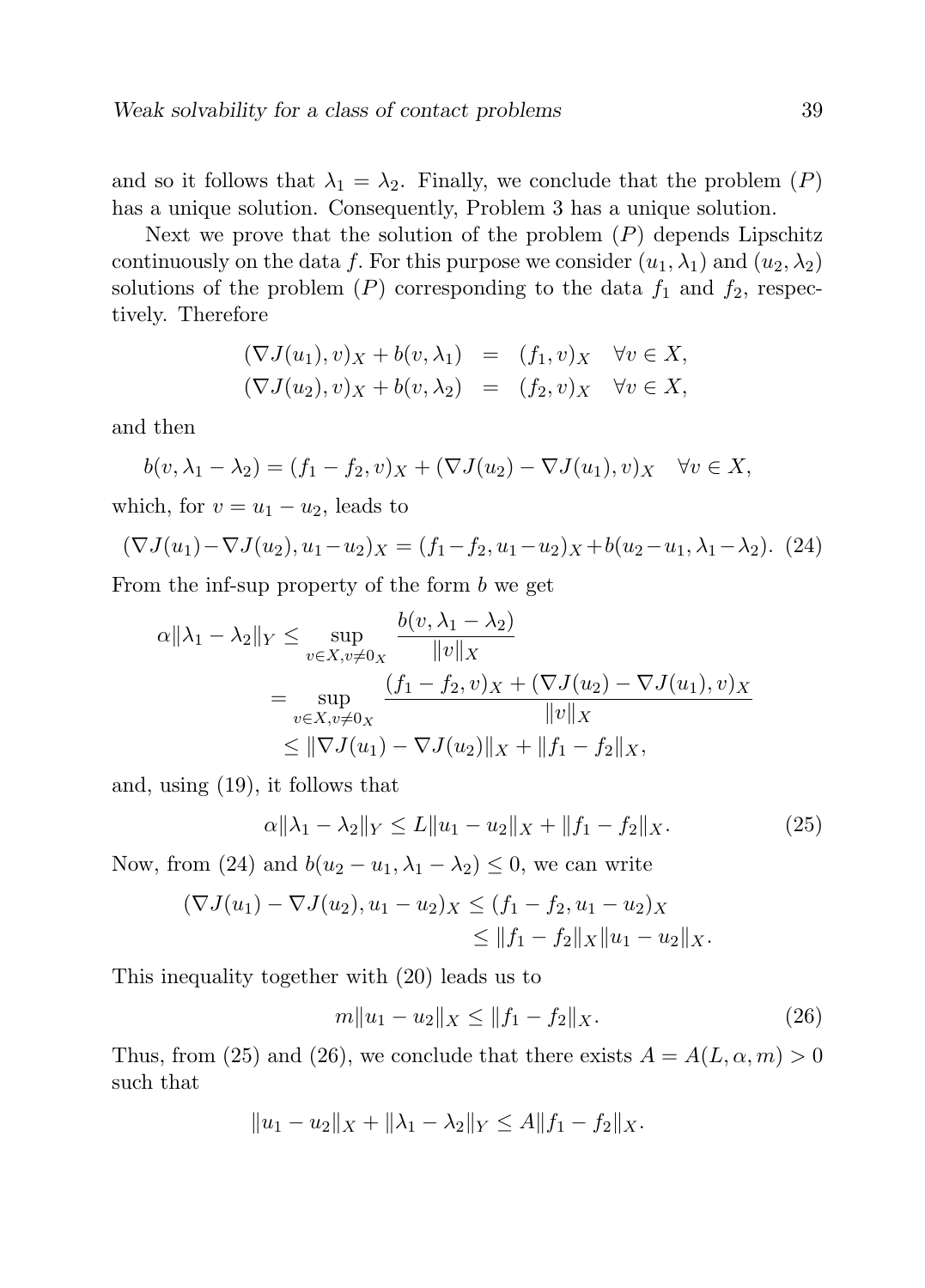### 5 The solvability of Problem 2

The purpose of this section is to study the solvability of Problem 2 using the abstract results delivered in the previous section.

Theorem 5 ( An existence result ). Assume (5) and (6). Then, Problem 2 has at least one solution.

*Proof.* Using (5) and (6) we deduce that the functional J, see (8), has the properties (11). As  $\omega$  is a convex lower semicontinuous function, it follows that J is also a convex lower semicontinuous function. In addition,

$$
J(\boldsymbol{v})=\int_{\Omega}\omega(\boldsymbol{\varepsilon}(\boldsymbol{v}(\boldsymbol{x})))dx\geq\alpha_2\int_{\Omega}|\boldsymbol{\varepsilon}(\boldsymbol{v}(\boldsymbol{x}))|^2dx=\alpha_2(\boldsymbol{\varepsilon}(\boldsymbol{v}),\boldsymbol{\varepsilon}(\boldsymbol{v}))\mathcal{H}=\alpha_2\|\boldsymbol{v}\|_V^2.
$$

Also,

$$
J(\boldsymbol{v})=\int_{\Omega}\omega(\boldsymbol{\varepsilon}(\boldsymbol{v}(\boldsymbol{x})))d\boldsymbol{x}\leq\alpha_{1}\|\boldsymbol{v}\|_{V}^{2}.
$$

The bilinear form b, see (10), and the subset  $\Lambda$ , see (9), verify the required properties (12) with  $X = V$  and  $Y = D$ . We can write

$$
|b(\boldsymbol{v},\boldsymbol{\mu})|\leq \|\boldsymbol{\mu}\|_D\|\boldsymbol{v}\|_{\boldsymbol{\gamma}(V)},
$$

and from this, due to the fact that  $\gamma$  is a linear and continuous operator, we deduce that there exists  $M_b > 0$  such that (12)-i) is verified.

Using the operator R, see (3), it can be proved that there exists  $\alpha > 0$ such that the form b defined in  $(10)$ , verifies  $(12)$ -ii). Indeed, there exists  $\bar{c} > 0$  such that

$$
\|\mu\|_{D} = \sup_{\boldsymbol{w} \in \boldsymbol{\gamma}(V), \boldsymbol{w} \neq \boldsymbol{0}_{\boldsymbol{\gamma}(V)}} \frac{<\mu, \boldsymbol{w}>}{\|\boldsymbol{w}\|_{\boldsymbol{\gamma}(V)}} \leq \frac{\bar{c}}{\omega \varepsilon} \sup_{\boldsymbol{w} \in \boldsymbol{\gamma}(V), \boldsymbol{w} \neq \boldsymbol{0}_{\boldsymbol{\gamma}(V)}} \frac{b(R\boldsymbol{w}, \boldsymbol{\mu})}{\|R\boldsymbol{w}\|_{V}} \leq \frac{\bar{c}}{\omega \varepsilon} \sup_{v \in V, v \neq \boldsymbol{0}_{V}} \frac{b(v, \boldsymbol{\mu})}{\|\boldsymbol{v}\|_{V}},
$$

and we can take  $\alpha = \frac{1}{1}$  $\frac{1}{\bar{c}}$ .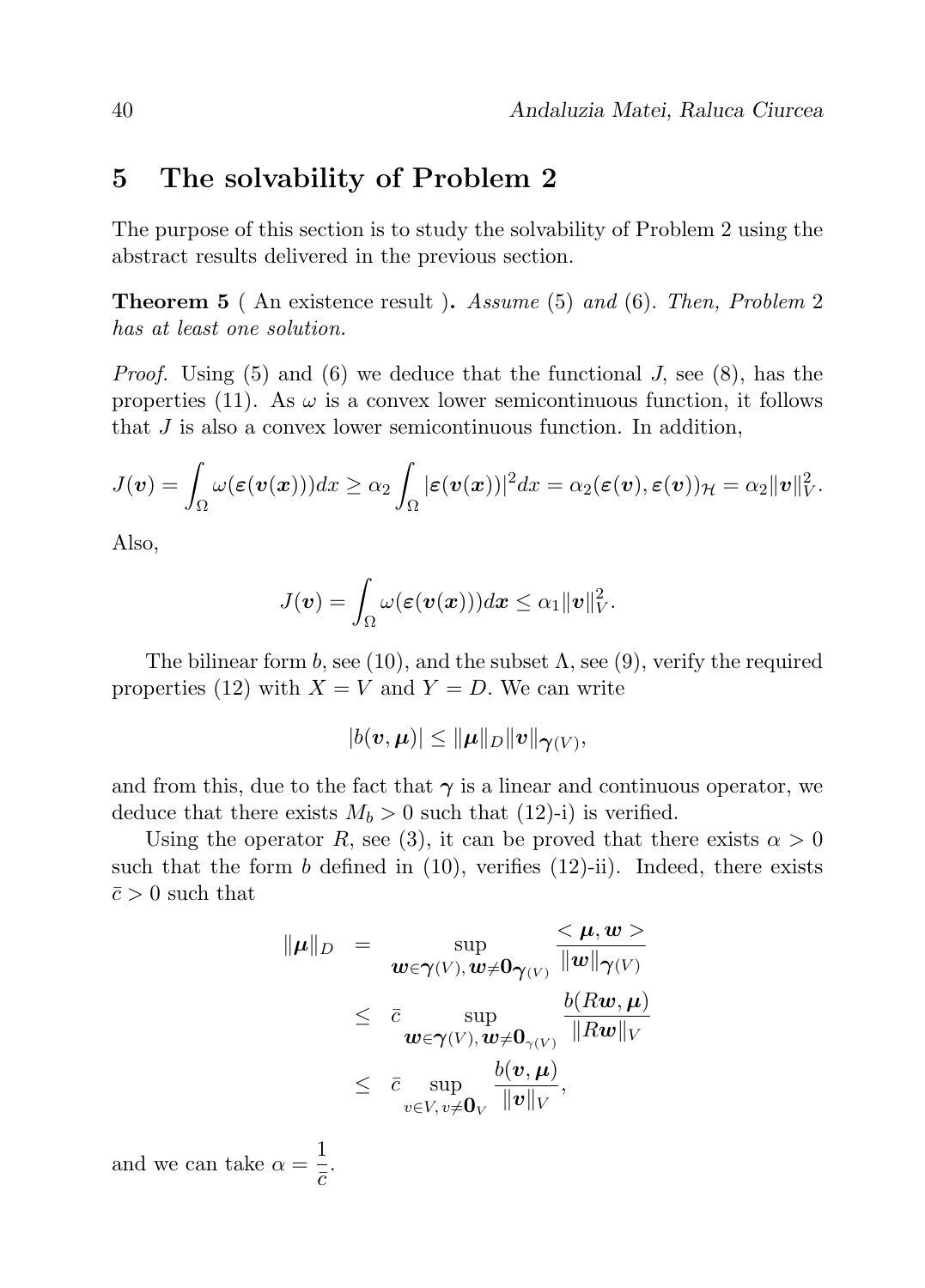We end the proof of this theorem by applying Theorem 3, thus getting the existence of the solution of Problem 2.

Let us assume in addition to the hypotheses (5) and (6) the following hypotheses.

$$
\omega \text{ is Gâteaux differentiable,}
$$
\n
$$
\omega \text{ the rest of } L > 0: |\nabla \omega(\varepsilon) - \nabla \omega(\tau)| \le L|\varepsilon - \tau|
$$
\n
$$
\forall \varepsilon, \tau \in S^3,
$$
\n
$$
\text{there exists } m > 0: (\nabla \omega(\varepsilon) - \nabla \omega(\tau)) \cdot (\varepsilon - \tau) \ge m|\varepsilon - \tau|^2
$$
\n
$$
\forall \varepsilon, \tau \in S^3. \quad (29)
$$

Taking into account the properties of the projection operator, it can be proved that the function  $\omega$  given by example (7), verifies also (27)-(29).

Let us prove the following theorem.

**Theorem 6** (An existence, uniqueness and stability result). Let us assume  $(5)$ ,  $(6)$ ,  $(27)-(29)$ . Then, Problem 2 has a unique solution. Moreover, if  $(u_1, \lambda_1)$  and  $(u_2, \lambda_2)$  are two solutions of Problem 2 corresponding to the data  $f_1, f_2 \in V$ , then there exists  $C > 0$  such that

$$
\|\mathbf{u}_1 - \mathbf{u}_2\|_V + \|\boldsymbol{\lambda}_1 - \boldsymbol{\lambda}_2\|_D \le C \|\mathbf{f}_1 - \mathbf{f}_2\|_V. \tag{30}
$$

Proof. The set of the solutions of Problem 2 coincides with the set of the solutions of the following problem: find  $u \in V$  and  $\lambda \in \Lambda$  such that

$$
(\nabla J(\boldsymbol{u}), \boldsymbol{v})_V + b(\boldsymbol{v}, \boldsymbol{\lambda}) = (\boldsymbol{f}, \boldsymbol{v})_V \qquad \forall \boldsymbol{v} \in V b(\boldsymbol{u}, \boldsymbol{\mu} - \boldsymbol{\lambda}) \leq 0 \qquad \forall \boldsymbol{\mu} \in \Lambda.
$$

Using (27)-(29), we deduce that  $J: V \to [0, \infty)$  verifies (18)-(20). Indeed,

$$
\frac{J(u+tv)-J(u)}{t}=\int_{\Omega}\frac{\omega(\varepsilon(u(x)+tv(x)))-\omega(\varepsilon(u(x)))}{t}dx,
$$

and, as  $\omega$  is Gâteaux differentiable, for any  $\delta > 0$  there exists some  $\eta > 0$ such that for  $|t| < \eta$  we have

$$
\frac{J(u+tv)-J(u)}{t} \geq \int_{\Omega} \nabla \omega(\varepsilon(u(x))) \cdot \varepsilon(v(x)) dx - \delta meas(\Omega),
$$
  

$$
\frac{J(u+tv)-J(u)}{t} \leq \int_{\Omega} \nabla \omega(\varepsilon(u(x))) \cdot \varepsilon(v(x)) dx + \delta meas(\Omega).
$$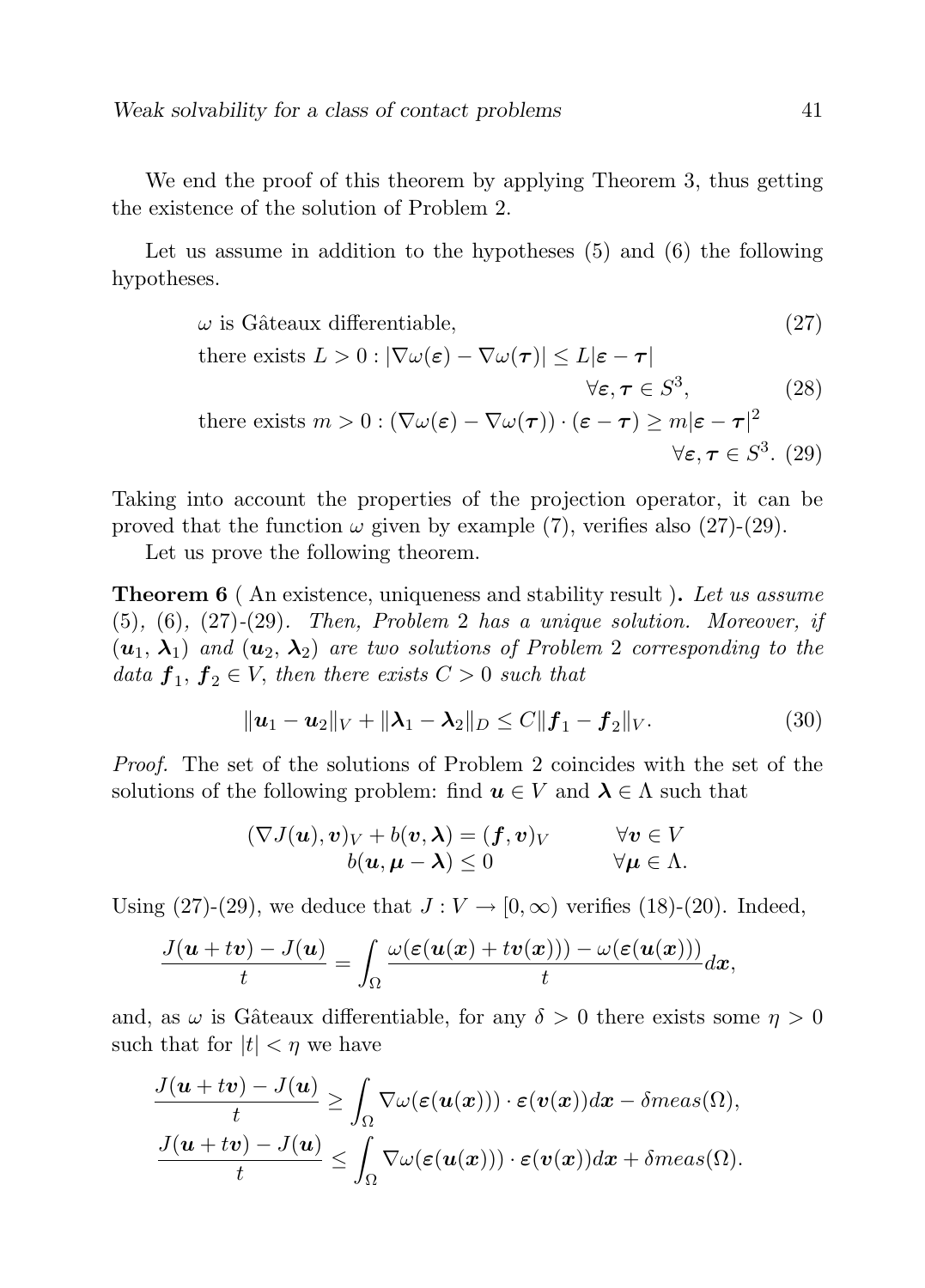Consequently,  $J$  is Gâteaux differentiable and

$$
(\nabla J(\boldsymbol{u}),\boldsymbol{v})_V=\int_{\Omega}\nabla\omega(\boldsymbol{\varepsilon}(\boldsymbol{u}(\boldsymbol{x})))\cdot\boldsymbol{\varepsilon}(\boldsymbol{v}(\boldsymbol{x}))d\boldsymbol{x}.
$$

Then, in order to prove (19) , we consider

$$
\|\nabla J(\boldsymbol{u}) - \nabla J(\boldsymbol{v})\|_{V} = \sup_{\boldsymbol{w} \in V, \boldsymbol{w} \neq 0_{V}} \frac{(\nabla J(\boldsymbol{u}) - \nabla J(\boldsymbol{v}), \boldsymbol{w})_{V}}{\|\boldsymbol{w}\|_{V}}
$$
  
\n
$$
= \sup_{\boldsymbol{w} \in V, \boldsymbol{w} \neq 0_{V}} \frac{\int_{\Omega} (\nabla \omega(\boldsymbol{\varepsilon}(\boldsymbol{u}(\boldsymbol{x})) - \nabla \omega(\boldsymbol{\varepsilon}(\boldsymbol{v}(\boldsymbol{x})))) \cdot \boldsymbol{\varepsilon}(\boldsymbol{w}(\boldsymbol{x})) d\boldsymbol{x}}{\|\boldsymbol{w}\|_{V}}
$$
  
\n
$$
= \sup_{\boldsymbol{w} \in V, \boldsymbol{w} \neq 0_{V}} \frac{(\nabla \omega(\boldsymbol{\varepsilon}(\boldsymbol{u})) - \nabla \omega(\boldsymbol{\varepsilon}(\boldsymbol{v})), \boldsymbol{\varepsilon}(\boldsymbol{w}))_{\mathcal{H}}}{\|\boldsymbol{w}\|_{V}}
$$
  
\n
$$
\leq \sup_{\boldsymbol{w} \in V, \boldsymbol{w} \neq 0_{V}} \frac{\|\nabla \omega(\boldsymbol{\varepsilon}(\boldsymbol{u})) - \nabla \omega(\boldsymbol{\varepsilon}(\boldsymbol{v}))\|_{\mathcal{H}} \|\boldsymbol{\varepsilon}(\boldsymbol{w})\|_{\mathcal{H}}}{\|\boldsymbol{w}\|_{V}},
$$

which, together with  $\|\boldsymbol{\varepsilon}(\boldsymbol{w})\|_{\mathcal{H}} = \|\boldsymbol{w}\|_{V}$  and (28), implies that the next relations hold true:

$$
\|\nabla J(\boldsymbol{u}) - \nabla J(\boldsymbol{v})\|_{V} \leq \|\nabla \omega(\boldsymbol{\varepsilon}(\boldsymbol{u})) - \nabla \omega(\boldsymbol{\varepsilon}(\boldsymbol{v}))\|_{\mathcal{H}} \leq L \|\boldsymbol{\varepsilon}(\boldsymbol{u}) - \boldsymbol{\varepsilon}(\boldsymbol{v})\|_{\mathcal{H}} = L \|\boldsymbol{u} - \boldsymbol{v}\|_{V}.
$$

Now, using  $(29)$ , we prove that J verifies  $(20)$ :

$$
(\nabla J(\boldsymbol{u}) - \nabla J(\boldsymbol{v}), \boldsymbol{u} - \boldsymbol{v})_V =
$$
  
= 
$$
\int_{\Omega} (\nabla \omega (\varepsilon (\boldsymbol{u}(\boldsymbol{x}))) - \nabla \omega (\varepsilon (\boldsymbol{v}(\boldsymbol{x})))) \cdot (\varepsilon (\boldsymbol{u}(\boldsymbol{x})) - \varepsilon (\boldsymbol{v}(\boldsymbol{x}))) d\boldsymbol{x}
$$
  

$$
\geq m \int_{\Omega} |\varepsilon (\boldsymbol{u}(\boldsymbol{x})) - \varepsilon (\boldsymbol{v}(\boldsymbol{x}))|^2 d\boldsymbol{x} =
$$
  
= 
$$
m \|\boldsymbol{u} - \boldsymbol{v}\|_V^2.
$$

At this point, we recall that J is also convex and lower semicontinuous and the form b verifies (12) with  $X = V$  and  $Y = D$ . Thus, we may apply Theorem 4, getting that Problem 2 has a unique solution and also, for  $(u_1, \lambda_1)$  and  $(u_2, \lambda_2)$  two solutions of Problem 2 corresponding to the data  $f_1, f_2 \in V$ , there exists  $C > 0$  such that (30) holds.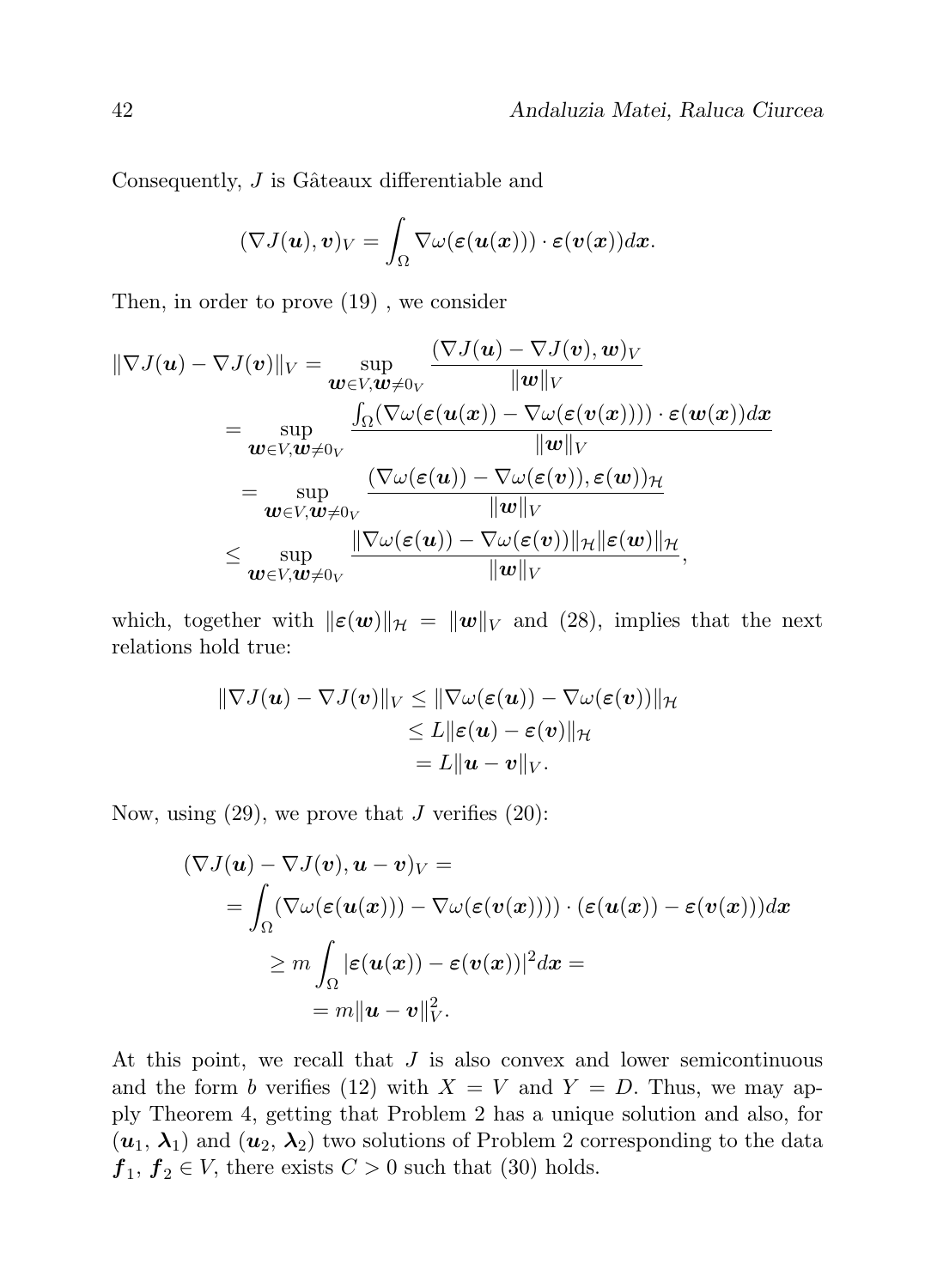Hence, the weak solvability of Problem 1 is substantiated.

Acknowledgement. Supported by Grant CNCSIS PNII-IDEI-420.

# References

- [1] D. Braess, Finite Elements, Cambridge University Press, 1997.
- [2] F. Brezzi and M. Fortin, Mixed and hybrid finite element methods, Springer-Verlag, New York, 1991.
- [3] I. Ekeland and R. Temam, Convex analysis and variational problems, (Studies in mathematics and its applications; 1), North-Holland Publ. Comp., 1976.
- [4] W. Han and M. Sofonea, Quasistatic contact problems in viscoelasticity and viscoplasticity, Studies in Advanced Mathematics, American Mathematical Society, International Press, 2002.
- [5] J. Haslinger, I. Hlaváček and J. Nečas, Numerical methods for unilateral problems in solid mechanics, in Handbook of Numerical Analysis, P.G. Ciarlet and J.L. Lions ed., IV, North-Holland, Amsterdam, 313– 485, 1996.
- [6] S. Hüeber, A. Matei and B. Wohlmuth, A mixed variational formulation and an optimal a priori error estimate for a frictional contact problem in elasto-piezoelectricity, *Bull. Math. Soc. Math. Roumanie*, **48** (96), No. 2, 209-232, 2005.
- [7] S. Hüeber, A. Matei and B. Wohlmuth B, Efficient algorithms for problems with friction, SIAM Journal on Scientific Computation, 29, 70-92, 2007.
- [8] S. Hüeber and B. Wohlmuth, An optimal a priori error estimate for non-linear multibody contact problems, SIAM Journal on Numerical Analysis,  $43(1)$ , 157-173, 2005.